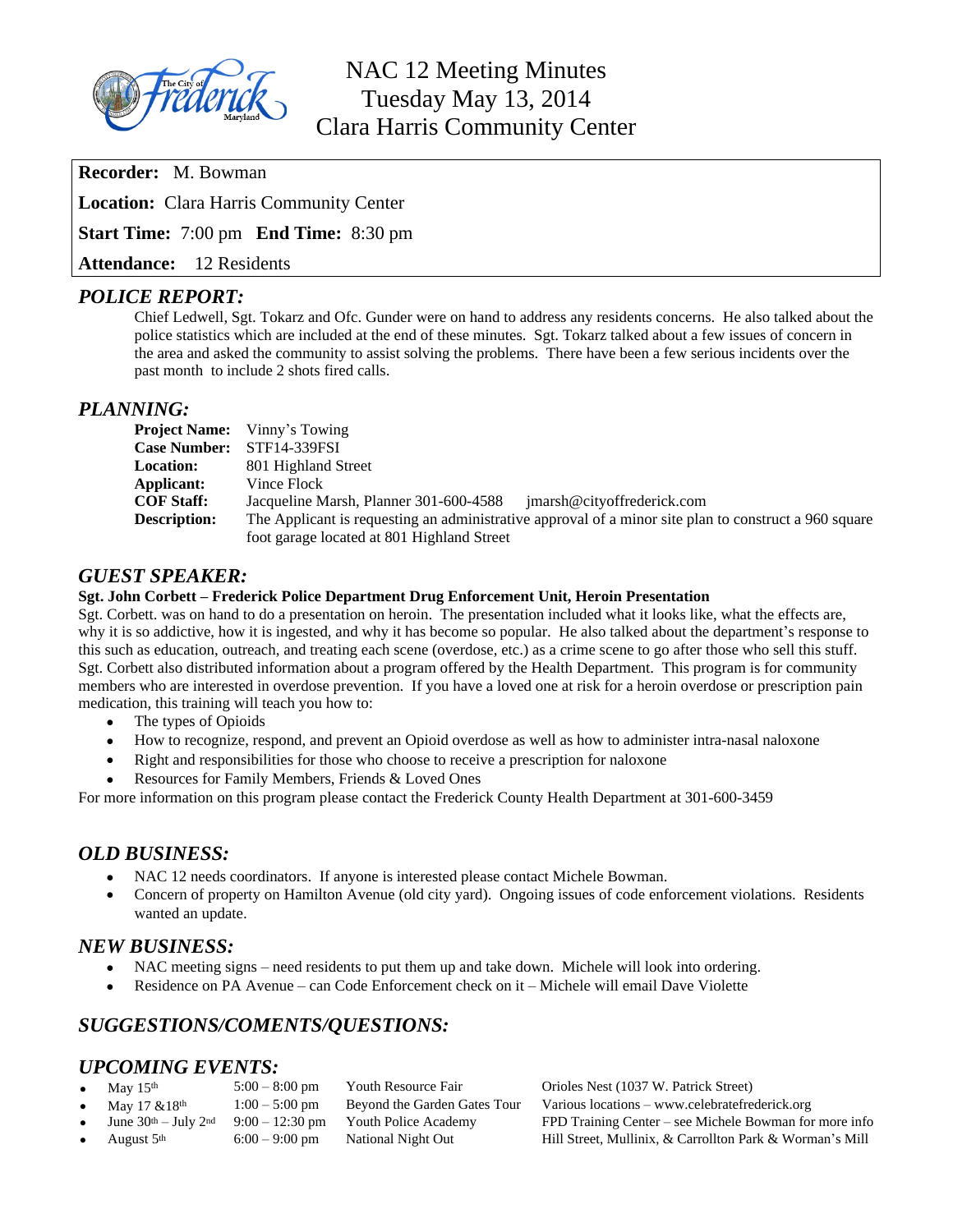# *CONTACT INFORMATION:*

Frederick Police Department Sgt. Tom Tokarz 301-600-1240 ttokarz@frederickmdpolice.org<br>Frederick Police Department Cpl. Rebecca Carrado 301-600-6236 rcarrado@frederickmdpolice.org Frederick Police Department Cpl. Rebecca Carrado 301-600-6236<br>Code Enforcement Dave Violette. 301-600-3832

#### **NAC 12 MEETINGS – 7:00 pm Clara Harris Community center**

May 13<sup>th</sup> July 8th September 9<sup>th</sup> November 11<sup>th</sup>

#### Michele Bowman, Community Outreach / NAC 301-600-2091 [mbowman@frederickmdpolice.org](mailto:mbowman@frederickmdpolice.org)

dviolette@cityoffrederick.com

#### **FREDERICK POLICE DEPARTMENT**

**Emergency:** 911 **Non-Emergency:** 301-600-2100 **Anonymous Crime Tips** 301-600 TIPS (8477) – phone 240-674-TIPS (8477) - text [fpdcrimetip@frederickmdpolice.org](mailto:fpdcrimetip@frederickmdpolice.org) **Drug Tip Line**

301-600-2246 fpddrugtip@frederickmdpolice.org

| 342<br>471<br>2011<br>378<br>501<br>333<br>363<br>395<br>382<br>514<br>401<br>396<br>303<br><b>Calls For Service</b><br>2012<br>337<br>363<br>477<br>479<br>402<br>445<br>523<br>380<br>328<br>440<br>414<br>412<br>345<br>429<br>491<br>494<br>425<br>2013<br>400<br>442<br>471<br>408<br>498<br>425<br>486<br>2014<br>528<br>449<br>549<br>484<br>$\overline{2011}$<br>90<br>79<br>147<br>160<br>98<br>96<br>49<br>57<br>66<br>69<br>59<br>10<br>Patrol Checks (proactive)<br>2012<br>81<br>72<br>99<br>125<br>71<br>108<br>58<br>86<br>35<br>40<br>63<br>53<br>2013<br>79<br>67<br>124<br>89<br>71<br>101<br>129<br>87<br>108<br>86<br>86<br>131<br>2014<br>122<br>98<br>131<br>116<br>$\overline{2011}$<br>59<br>68<br>Traffic Stops (proactive)<br>96<br>60<br>37<br>17<br>63<br>56<br>90<br>94<br>78<br>64<br>100<br>94<br>73<br>68<br>53<br>49<br>82<br>40<br>52<br>69<br>88<br>2012<br>61<br>2013<br>70<br>82<br>85<br>88<br>63<br>42<br>45<br>65<br>64<br>56<br>58<br>67<br>2014<br>107<br>83<br>97<br>75<br>2011<br>192<br>204<br>256<br>281<br>283<br>358<br>238<br>199<br><b>Calls For Service Minus Proactive</b><br>198<br>250<br>269<br>259<br>195<br>268<br>286<br>278<br>333<br>333<br>275<br>257<br>205<br>2012<br>223<br>311<br>316<br>(above)<br>2013<br>236<br>190<br>235<br>278<br>300<br>274<br>339<br>322<br>356<br>281<br>288<br>272<br>299<br>293<br>2014<br>268<br>321<br>2011<br>$\overline{9}$<br>3<br>$\overline{c}$<br>3<br>$\boldsymbol{0}$<br>3<br>$\mathbf{2}$<br>2<br>$\overline{c}$<br>Alarms<br>$\mathbf{1}$<br>1<br>1<br>31<br>14<br>29<br>20<br>33<br>13<br>19<br>38<br>38<br>31<br>2012<br>13<br>26<br>2013<br>21<br>20<br>26<br>33<br>22<br>23<br>24<br>22<br>18<br>18<br>20<br>16<br>25<br>33<br>2014<br>26<br>26<br>$\overline{7}$<br>$\overline{\mathbf{8}}$<br>$\overline{9}$<br><b>Average Calls Per Day</b><br>2011<br>6<br>$\overline{7}$<br>$\overline{9}$<br>$\overline{9}$<br>12<br>8<br>8<br>9<br>7<br>$\overline{7}$<br>2012<br>10<br>8<br>9<br>$\boldsymbol{9}$<br>10<br>11<br>10<br>8<br>6<br>6<br>6<br>$\boldsymbol{9}$<br>8<br>2013<br>7<br>$\overline{7}$<br>10<br>9<br>9<br>8<br>6<br>9<br>11<br>11<br>8<br>10<br>2014<br>9<br>9<br>2011<br>$\overline{22}$<br>$\overline{28}$<br>$\overline{30}$<br>$\overline{31}$<br>$\overline{40}$<br>$\overline{23}$<br>26<br>37<br>30<br>41<br>34<br>40<br>911<br>23<br>2012<br>18<br>22<br>35<br>30<br>28<br>35<br>45<br>31<br>27<br>24<br>17<br>32<br>2013<br>29<br>21<br>34<br>50<br>33<br>36<br>33<br>37<br>43<br>20<br>30<br>2014<br>24<br>23<br>44<br>26<br>$\overline{2}$<br>$\overline{0}$<br>$\overline{3}$<br>2011<br>$\mathbf{0}$<br>$\mathbf{0}$<br>3<br>3<br>Accident, Personal Injury<br>$\mathbf{1}$<br>$\mathbf{1}$<br>1<br>$\mathbf{1}$<br>$\mathbf{1}$<br>2012<br>$\overline{c}$<br>2<br>$\mathbf{2}$<br>$\overline{c}$<br>$\boldsymbol{0}$<br>$\boldsymbol{0}$<br>1<br>$\mathbf{1}$<br>6<br>$\mathbf{1}$<br>1<br>1<br>2013<br>$\mathbf{0}$<br>$\overline{0}$<br>$\mathbf{0}$<br>$\overline{4}$<br>$\mathbf{1}$<br>$\mathbf{1}$<br>$\mathbf{0}$<br>$\overline{4}$<br>$\mathbf{1}$<br>$\mathbf{1}$<br>$\overline{c}$<br>1<br>2014<br>1<br>$\boldsymbol{0}$<br>1<br>1<br>2011<br>Accident, Property Damage<br>$\overline{4}$<br>6<br>6<br>$\overline{4}$<br>10<br>5<br>6<br>$\overline{4}$<br>5<br>$\boldsymbol{2}$<br>$\,8\,$<br>6<br>$7\phantom{.0}$<br>$\sqrt{5}$<br>5<br>8<br>8<br>5<br>2012<br>7<br>6<br>5<br>6<br>6<br>4<br>5<br>$\mathbf{Q}$<br>$\,8\,$<br>2013<br>$7\phantom{.0}$<br>8<br>11<br>$\overline{7}$<br>$\mathbf{1}$<br>10<br>7<br>6<br>6<br>2014<br>9<br>$\tau$<br>$\overline{4}$<br>6<br>2011<br>$\overline{9}$<br>$\overline{9}$<br>11<br>$\overline{7}$<br>13<br>$\overline{11}$<br>10<br>$\overline{4}$<br>10<br>10<br>15<br>14<br>Accident, Vehicle<br>18<br>15<br>27<br>10<br>2012<br>13<br>13<br>14<br>16<br>20<br>14<br>12<br>17<br>17<br>20<br>22<br>25<br>2013<br>17<br>19<br>13<br>16<br>16<br>11<br>16<br>13<br>2014<br>24<br>10<br>15<br>17<br>2011<br>$\overline{0}$<br>$\mathbf{0}$<br>$\,1\,$<br>$\overline{0}$<br>$\mathbf{0}$<br>$\overline{0}$<br>$\mathbf{0}$<br>$\boldsymbol{0}$<br>$\overline{0}$<br>$\overline{0}$<br>$\boldsymbol{0}$<br><b>Alcohol Complaint</b><br>$\mathbf{1}$<br>2012<br>$\overline{0}$<br>$\mathbf{0}$<br>$\boldsymbol{0}$<br>$\boldsymbol{0}$<br>$\boldsymbol{0}$<br>$\mathbf{0}$<br>$\mathbf{0}$<br>$\boldsymbol{0}$<br>$\boldsymbol{0}$<br>$\boldsymbol{0}$<br>1<br>$\mathbf{1}$<br>$\overline{0}$<br>2013<br>$\mathbf{0}$<br>$\overline{0}$<br>$\boldsymbol{0}$<br>$\mathbf{0}$<br>$\mathbf{0}$<br>$\mathbf{0}$<br>2<br>$\overline{0}$<br>$\overline{0}$<br>$\mathbf{1}$<br>$\overline{0}$<br>$\overline{0}$<br>2014<br>$\overline{0}$<br>$\mathfrak{2}$<br>1<br>$\overline{0}$<br>$\overline{2}$<br>$\overline{0}$<br>$\overline{2}$<br>$\overline{0}$<br>$\overline{2}$<br>$\overline{3}$<br>2011<br>$\mathbf{1}$<br>$\mathbf{1}$<br>$\overline{4}$<br>$\overline{c}$<br>$\mathbf{1}$<br>Assault<br>2012<br>$\overline{c}$<br>$\overline{c}$<br>$\mathbf{2}$<br>3<br>2<br>$\boldsymbol{0}$<br>$\mathbf{1}$<br>$\overline{0}$<br>$\overline{4}$<br>$\mathbf{1}$<br>$\mathbf{0}$<br>$\mathbf{1}$<br>$\overline{c}$<br>$\mathbf{0}$<br>3<br>5<br>$\mathbf{0}$<br>$\boldsymbol{0}$<br>$\mathbf{0}$<br>2013<br>$\mathbf{1}$<br>$\mathbf{1}$<br>$\overline{2}$<br>$\overline{c}$<br>1<br>2014<br>3<br>2<br>$\overline{4}$<br>$\mathbf{1}$<br>2011<br>$\overline{0}$<br>$\mathbf{0}$<br>$\overline{0}$<br>$\overline{0}$<br>$\mathbf{1}$<br>$\overline{0}$<br>$\boldsymbol{0}$<br>$\overline{0}$<br>$\mathbf{0}$<br>$\mathbf{0}$<br>$\boldsymbol{0}$<br>$\boldsymbol{0}$<br>Attempt to Locate<br>2012<br>$\overline{0}$<br>$\mathbf{1}$<br>$\boldsymbol{0}$<br>$\boldsymbol{0}$<br>$\mathbf{0}$<br>$\mathbf{1}$<br>0<br>$\mathbf{1}$<br>$\boldsymbol{0}$<br>$\boldsymbol{0}$<br>$\boldsymbol{0}$<br>$\mathbf{1}$<br>$\mathbf{0}$<br>$\mathbf{0}$<br>2013<br>$\mathbf{0}$<br>$\mathbf{0}$<br>$\boldsymbol{0}$<br>$\mathbf{1}$<br>$\overline{0}$<br>$\overline{0}$<br>$\mathbf{1}$<br>$\mathbf{0}$<br>1<br>1<br>2014<br>2<br>$\mathbf{0}$<br>$\mathbf{0}$<br>$\overline{0}$<br>Burglary, Commercial<br>$2011\,$<br>0<br>$\boldsymbol{0}$<br>$\mathbf{0}$<br>-1<br>2<br>$\mathbf{0}$<br>$\mathbf{0}$<br>$\perp$<br>$\mathbf{0}$<br>$\perp$<br>2012<br>$\boldsymbol{0}$<br>$\boldsymbol{0}$<br>$\boldsymbol{0}$<br>$\boldsymbol{0}$<br>3<br>$\boldsymbol{0}$<br>$\boldsymbol{0}$<br>$\boldsymbol{0}$<br>1<br>$\mathbf{1}$<br>1<br>1<br>2013<br>$\mathbf{0}$<br>$\boldsymbol{0}$<br>$\overline{2}$<br>$\mathbf{0}$<br>$\boldsymbol{0}$<br>$\overline{c}$<br>$\boldsymbol{0}$<br>$\boldsymbol{0}$<br>$\overline{0}$<br>1<br>$\mathbf{0}$<br>$\mathbf{1}$<br>2014<br>$\overline{c}$<br>$\boldsymbol{0}$<br>$\mathbf{1}$<br>$\overline{c}$<br>2011<br>$\overline{0}$<br>$\boldsymbol{0}$<br><b>Burglary</b> , In Progress<br>$\boldsymbol{0}$<br>$\boldsymbol{0}$<br>$\overline{0}$<br>$\mathbf{0}$<br>$\mathbf{0}$<br>$\mathbf{0}$<br>$\boldsymbol{0}$<br>$\boldsymbol{0}$<br>$\boldsymbol{0}$<br>$\boldsymbol{0}$<br>2012<br>$\boldsymbol{0}$<br>$\boldsymbol{0}$<br>$\boldsymbol{0}$<br>$\boldsymbol{0}$<br>$\boldsymbol{0}$<br>$\boldsymbol{0}$<br>$\boldsymbol{0}$<br>$\boldsymbol{0}$<br>$\boldsymbol{0}$<br>$\mathbf{0}$<br>$\boldsymbol{0}$<br>$\mathbf{1}$<br>$\mathbf{0}$<br>$\boldsymbol{0}$<br>$\boldsymbol{0}$<br>$\mathbf{0}$<br>2013<br>$\boldsymbol{0}$<br>$\boldsymbol{0}$<br>$\boldsymbol{0}$<br>$\boldsymbol{0}$<br>$\mathbf{0}$<br>$\mathbf{1}$<br>$\boldsymbol{0}$<br>$\mathbf{1}$<br>2014<br>$\mathbf{0}$<br>$\boldsymbol{0}$<br>$\boldsymbol{0}$<br>$\boldsymbol{0}$<br>$\overline{2}$<br>2011<br>$\overline{2}$<br>$\overline{0}$<br>$\overline{3}$<br>$\boldsymbol{0}$<br>$\boldsymbol{0}$<br>Burglary, Residential<br>$\mathbf{1}$<br>$\mathbf{1}$<br>$\mathbf{1}$<br>$\mathbf{1}$<br>$\mathbf{1}$<br>$\mathbf{1}$<br>$\boldsymbol{0}$<br>$\mathbf{0}$<br>$\overline{c}$<br>$\overline{0}$<br>$\boldsymbol{0}$<br>$\mathbf{0}$<br>$\boldsymbol{0}$<br>$\boldsymbol{0}$<br>2012<br>$\boldsymbol{0}$<br>$\overline{0}$<br>$\mathbf{1}$<br>$\mathbf{1}$ | <b>CALL TYPE</b> | Jan | Feb | Mar | Apr | <b>May</b> | June | <b>July</b> | Aug | <b>Sept</b> | Oct | <b>Nov</b> | <b>Dec</b> |
|---------------------------------------------------------------------------------------------------------------------------------------------------------------------------------------------------------------------------------------------------------------------------------------------------------------------------------------------------------------------------------------------------------------------------------------------------------------------------------------------------------------------------------------------------------------------------------------------------------------------------------------------------------------------------------------------------------------------------------------------------------------------------------------------------------------------------------------------------------------------------------------------------------------------------------------------------------------------------------------------------------------------------------------------------------------------------------------------------------------------------------------------------------------------------------------------------------------------------------------------------------------------------------------------------------------------------------------------------------------------------------------------------------------------------------------------------------------------------------------------------------------------------------------------------------------------------------------------------------------------------------------------------------------------------------------------------------------------------------------------------------------------------------------------------------------------------------------------------------------------------------------------------------------------------------------------------------------------------------------------------------------------------------------------------------------------------------------------------------------------------------------------------------------------------------------------------------------------------------------------------------------------------------------------------------------------------------------------------------------------------------------------------------------------------------------------------------------------------------------------------------------------------------------------------------------------------------------------------------------------------------------------------------------------------------------------------------------------------------------------------------------------------------------------------------------------------------------------------------------------------------------------------------------------------------------------------------------------------------------------------------------------------------------------------------------------------------------------------------------------------------------------------------------------------------------------------------------------------------------------------------------------------------------------------------------------------------------------------------------------------------------------------------------------------------------------------------------------------------------------------------------------------------------------------------------------------------------------------------------------------------------------------------------------------------------------------------------------------------------------------------------------------------------------------------------------------------------------------------------------------------------------------------------------------------------------------------------------------------------------------------------------------------------------------------------------------------------------------------------------------------------------------------------------------------------------------------------------------------------------------------------------------------------------------------------------------------------------------------------------------------------------------------------------------------------------------------------------------------------------------------------------------------------------------------------------------------------------------------------------------------------------------------------------------------------------------------------------------------------------------------------------------------------------------------------------------------------------------------------------------------------------------------------------------------------------------------------------------------------------------------------------------------------------------------------------------------------------------------------------------------------------------------------------------------------------------------------------------------------------------------------------------------------------------------------------------------------------------------------------------------------------------------------------------------------------------------------------------------------------------------------------------------------------------------------------------------------------------------------------------------------------------------------------------------------------------------------------------------------------------------------------------------------------------------------------------------------------------------------------------------------------------------------------------------------------------------------------------------------------------------------------------------------------------------------------------------------------------------------------------------------------------------------------------------------------------------------------------------------------------------------------------------------------------------------------------------------------------------------------------------------------------------------------------------------------------------------------------------------------------------------------------------------------------------------------------------------------------------------------------------------------------------------------------------------------------------------------------------------------------------------------------------------------------------------------------------------------------------------------------------------------------------------------------------------------------------------------------------------------------------------------------------------------------------------------------------------------------------------------------------------------------------------------------------------------------------------------------------------------------------------------------------------------------------------------------------------------------------------------------------------------------------------------------------------------------------------------------------------------------------------------------------------------------------------------------------------------------------------------------------------------------------------------------------------------------------------------------------------------------------------------------------------------------------------------------------------------------------------------------------------------------------------------------------------------------------------------------------------------------------------------------------------------------------------------------------------------------------------------------------------------------------|------------------|-----|-----|-----|-----|------------|------|-------------|-----|-------------|-----|------------|------------|
|                                                                                                                                                                                                                                                                                                                                                                                                                                                                                                                                                                                                                                                                                                                                                                                                                                                                                                                                                                                                                                                                                                                                                                                                                                                                                                                                                                                                                                                                                                                                                                                                                                                                                                                                                                                                                                                                                                                                                                                                                                                                                                                                                                                                                                                                                                                                                                                                                                                                                                                                                                                                                                                                                                                                                                                                                                                                                                                                                                                                                                                                                                                                                                                                                                                                                                                                                                                                                                                                                                                                                                                                                                                                                                                                                                                                                                                                                                                                                                                                                                                                                                                                                                                                                                                                                                                                                                                                                                                                                                                                                                                                                                                                                                                                                                                                                                                                                                                                                                                                                                                                                                                                                                                                                                                                                                                                                                                                                                                                                                                                                                                                                                                                                                                                                                                                                                                                                                                                                                                                                                                                                                                                                                                                                                                                                                                                                                                                                                                                                                                                                                                                                                                                                                                                                                                                                                                                                                                                                                                                                                                                                                                                                                                                                                                                                                                                                                                                                                                                                                                                                                                                                                                                                                                                                                                                                                                                                                                                                                                                                                                                                                                                                         |                  |     |     |     |     |            |      |             |     |             |     |            |            |
|                                                                                                                                                                                                                                                                                                                                                                                                                                                                                                                                                                                                                                                                                                                                                                                                                                                                                                                                                                                                                                                                                                                                                                                                                                                                                                                                                                                                                                                                                                                                                                                                                                                                                                                                                                                                                                                                                                                                                                                                                                                                                                                                                                                                                                                                                                                                                                                                                                                                                                                                                                                                                                                                                                                                                                                                                                                                                                                                                                                                                                                                                                                                                                                                                                                                                                                                                                                                                                                                                                                                                                                                                                                                                                                                                                                                                                                                                                                                                                                                                                                                                                                                                                                                                                                                                                                                                                                                                                                                                                                                                                                                                                                                                                                                                                                                                                                                                                                                                                                                                                                                                                                                                                                                                                                                                                                                                                                                                                                                                                                                                                                                                                                                                                                                                                                                                                                                                                                                                                                                                                                                                                                                                                                                                                                                                                                                                                                                                                                                                                                                                                                                                                                                                                                                                                                                                                                                                                                                                                                                                                                                                                                                                                                                                                                                                                                                                                                                                                                                                                                                                                                                                                                                                                                                                                                                                                                                                                                                                                                                                                                                                                                                                         |                  |     |     |     |     |            |      |             |     |             |     |            |            |
|                                                                                                                                                                                                                                                                                                                                                                                                                                                                                                                                                                                                                                                                                                                                                                                                                                                                                                                                                                                                                                                                                                                                                                                                                                                                                                                                                                                                                                                                                                                                                                                                                                                                                                                                                                                                                                                                                                                                                                                                                                                                                                                                                                                                                                                                                                                                                                                                                                                                                                                                                                                                                                                                                                                                                                                                                                                                                                                                                                                                                                                                                                                                                                                                                                                                                                                                                                                                                                                                                                                                                                                                                                                                                                                                                                                                                                                                                                                                                                                                                                                                                                                                                                                                                                                                                                                                                                                                                                                                                                                                                                                                                                                                                                                                                                                                                                                                                                                                                                                                                                                                                                                                                                                                                                                                                                                                                                                                                                                                                                                                                                                                                                                                                                                                                                                                                                                                                                                                                                                                                                                                                                                                                                                                                                                                                                                                                                                                                                                                                                                                                                                                                                                                                                                                                                                                                                                                                                                                                                                                                                                                                                                                                                                                                                                                                                                                                                                                                                                                                                                                                                                                                                                                                                                                                                                                                                                                                                                                                                                                                                                                                                                                                         |                  |     |     |     |     |            |      |             |     |             |     |            |            |
|                                                                                                                                                                                                                                                                                                                                                                                                                                                                                                                                                                                                                                                                                                                                                                                                                                                                                                                                                                                                                                                                                                                                                                                                                                                                                                                                                                                                                                                                                                                                                                                                                                                                                                                                                                                                                                                                                                                                                                                                                                                                                                                                                                                                                                                                                                                                                                                                                                                                                                                                                                                                                                                                                                                                                                                                                                                                                                                                                                                                                                                                                                                                                                                                                                                                                                                                                                                                                                                                                                                                                                                                                                                                                                                                                                                                                                                                                                                                                                                                                                                                                                                                                                                                                                                                                                                                                                                                                                                                                                                                                                                                                                                                                                                                                                                                                                                                                                                                                                                                                                                                                                                                                                                                                                                                                                                                                                                                                                                                                                                                                                                                                                                                                                                                                                                                                                                                                                                                                                                                                                                                                                                                                                                                                                                                                                                                                                                                                                                                                                                                                                                                                                                                                                                                                                                                                                                                                                                                                                                                                                                                                                                                                                                                                                                                                                                                                                                                                                                                                                                                                                                                                                                                                                                                                                                                                                                                                                                                                                                                                                                                                                                                                         |                  |     |     |     |     |            |      |             |     |             |     |            |            |
|                                                                                                                                                                                                                                                                                                                                                                                                                                                                                                                                                                                                                                                                                                                                                                                                                                                                                                                                                                                                                                                                                                                                                                                                                                                                                                                                                                                                                                                                                                                                                                                                                                                                                                                                                                                                                                                                                                                                                                                                                                                                                                                                                                                                                                                                                                                                                                                                                                                                                                                                                                                                                                                                                                                                                                                                                                                                                                                                                                                                                                                                                                                                                                                                                                                                                                                                                                                                                                                                                                                                                                                                                                                                                                                                                                                                                                                                                                                                                                                                                                                                                                                                                                                                                                                                                                                                                                                                                                                                                                                                                                                                                                                                                                                                                                                                                                                                                                                                                                                                                                                                                                                                                                                                                                                                                                                                                                                                                                                                                                                                                                                                                                                                                                                                                                                                                                                                                                                                                                                                                                                                                                                                                                                                                                                                                                                                                                                                                                                                                                                                                                                                                                                                                                                                                                                                                                                                                                                                                                                                                                                                                                                                                                                                                                                                                                                                                                                                                                                                                                                                                                                                                                                                                                                                                                                                                                                                                                                                                                                                                                                                                                                                                         |                  |     |     |     |     |            |      |             |     |             |     |            |            |
|                                                                                                                                                                                                                                                                                                                                                                                                                                                                                                                                                                                                                                                                                                                                                                                                                                                                                                                                                                                                                                                                                                                                                                                                                                                                                                                                                                                                                                                                                                                                                                                                                                                                                                                                                                                                                                                                                                                                                                                                                                                                                                                                                                                                                                                                                                                                                                                                                                                                                                                                                                                                                                                                                                                                                                                                                                                                                                                                                                                                                                                                                                                                                                                                                                                                                                                                                                                                                                                                                                                                                                                                                                                                                                                                                                                                                                                                                                                                                                                                                                                                                                                                                                                                                                                                                                                                                                                                                                                                                                                                                                                                                                                                                                                                                                                                                                                                                                                                                                                                                                                                                                                                                                                                                                                                                                                                                                                                                                                                                                                                                                                                                                                                                                                                                                                                                                                                                                                                                                                                                                                                                                                                                                                                                                                                                                                                                                                                                                                                                                                                                                                                                                                                                                                                                                                                                                                                                                                                                                                                                                                                                                                                                                                                                                                                                                                                                                                                                                                                                                                                                                                                                                                                                                                                                                                                                                                                                                                                                                                                                                                                                                                                                         |                  |     |     |     |     |            |      |             |     |             |     |            |            |
|                                                                                                                                                                                                                                                                                                                                                                                                                                                                                                                                                                                                                                                                                                                                                                                                                                                                                                                                                                                                                                                                                                                                                                                                                                                                                                                                                                                                                                                                                                                                                                                                                                                                                                                                                                                                                                                                                                                                                                                                                                                                                                                                                                                                                                                                                                                                                                                                                                                                                                                                                                                                                                                                                                                                                                                                                                                                                                                                                                                                                                                                                                                                                                                                                                                                                                                                                                                                                                                                                                                                                                                                                                                                                                                                                                                                                                                                                                                                                                                                                                                                                                                                                                                                                                                                                                                                                                                                                                                                                                                                                                                                                                                                                                                                                                                                                                                                                                                                                                                                                                                                                                                                                                                                                                                                                                                                                                                                                                                                                                                                                                                                                                                                                                                                                                                                                                                                                                                                                                                                                                                                                                                                                                                                                                                                                                                                                                                                                                                                                                                                                                                                                                                                                                                                                                                                                                                                                                                                                                                                                                                                                                                                                                                                                                                                                                                                                                                                                                                                                                                                                                                                                                                                                                                                                                                                                                                                                                                                                                                                                                                                                                                                                         |                  |     |     |     |     |            |      |             |     |             |     |            |            |
|                                                                                                                                                                                                                                                                                                                                                                                                                                                                                                                                                                                                                                                                                                                                                                                                                                                                                                                                                                                                                                                                                                                                                                                                                                                                                                                                                                                                                                                                                                                                                                                                                                                                                                                                                                                                                                                                                                                                                                                                                                                                                                                                                                                                                                                                                                                                                                                                                                                                                                                                                                                                                                                                                                                                                                                                                                                                                                                                                                                                                                                                                                                                                                                                                                                                                                                                                                                                                                                                                                                                                                                                                                                                                                                                                                                                                                                                                                                                                                                                                                                                                                                                                                                                                                                                                                                                                                                                                                                                                                                                                                                                                                                                                                                                                                                                                                                                                                                                                                                                                                                                                                                                                                                                                                                                                                                                                                                                                                                                                                                                                                                                                                                                                                                                                                                                                                                                                                                                                                                                                                                                                                                                                                                                                                                                                                                                                                                                                                                                                                                                                                                                                                                                                                                                                                                                                                                                                                                                                                                                                                                                                                                                                                                                                                                                                                                                                                                                                                                                                                                                                                                                                                                                                                                                                                                                                                                                                                                                                                                                                                                                                                                                                         |                  |     |     |     |     |            |      |             |     |             |     |            |            |
|                                                                                                                                                                                                                                                                                                                                                                                                                                                                                                                                                                                                                                                                                                                                                                                                                                                                                                                                                                                                                                                                                                                                                                                                                                                                                                                                                                                                                                                                                                                                                                                                                                                                                                                                                                                                                                                                                                                                                                                                                                                                                                                                                                                                                                                                                                                                                                                                                                                                                                                                                                                                                                                                                                                                                                                                                                                                                                                                                                                                                                                                                                                                                                                                                                                                                                                                                                                                                                                                                                                                                                                                                                                                                                                                                                                                                                                                                                                                                                                                                                                                                                                                                                                                                                                                                                                                                                                                                                                                                                                                                                                                                                                                                                                                                                                                                                                                                                                                                                                                                                                                                                                                                                                                                                                                                                                                                                                                                                                                                                                                                                                                                                                                                                                                                                                                                                                                                                                                                                                                                                                                                                                                                                                                                                                                                                                                                                                                                                                                                                                                                                                                                                                                                                                                                                                                                                                                                                                                                                                                                                                                                                                                                                                                                                                                                                                                                                                                                                                                                                                                                                                                                                                                                                                                                                                                                                                                                                                                                                                                                                                                                                                                                         |                  |     |     |     |     |            |      |             |     |             |     |            |            |
|                                                                                                                                                                                                                                                                                                                                                                                                                                                                                                                                                                                                                                                                                                                                                                                                                                                                                                                                                                                                                                                                                                                                                                                                                                                                                                                                                                                                                                                                                                                                                                                                                                                                                                                                                                                                                                                                                                                                                                                                                                                                                                                                                                                                                                                                                                                                                                                                                                                                                                                                                                                                                                                                                                                                                                                                                                                                                                                                                                                                                                                                                                                                                                                                                                                                                                                                                                                                                                                                                                                                                                                                                                                                                                                                                                                                                                                                                                                                                                                                                                                                                                                                                                                                                                                                                                                                                                                                                                                                                                                                                                                                                                                                                                                                                                                                                                                                                                                                                                                                                                                                                                                                                                                                                                                                                                                                                                                                                                                                                                                                                                                                                                                                                                                                                                                                                                                                                                                                                                                                                                                                                                                                                                                                                                                                                                                                                                                                                                                                                                                                                                                                                                                                                                                                                                                                                                                                                                                                                                                                                                                                                                                                                                                                                                                                                                                                                                                                                                                                                                                                                                                                                                                                                                                                                                                                                                                                                                                                                                                                                                                                                                                                                         |                  |     |     |     |     |            |      |             |     |             |     |            |            |
|                                                                                                                                                                                                                                                                                                                                                                                                                                                                                                                                                                                                                                                                                                                                                                                                                                                                                                                                                                                                                                                                                                                                                                                                                                                                                                                                                                                                                                                                                                                                                                                                                                                                                                                                                                                                                                                                                                                                                                                                                                                                                                                                                                                                                                                                                                                                                                                                                                                                                                                                                                                                                                                                                                                                                                                                                                                                                                                                                                                                                                                                                                                                                                                                                                                                                                                                                                                                                                                                                                                                                                                                                                                                                                                                                                                                                                                                                                                                                                                                                                                                                                                                                                                                                                                                                                                                                                                                                                                                                                                                                                                                                                                                                                                                                                                                                                                                                                                                                                                                                                                                                                                                                                                                                                                                                                                                                                                                                                                                                                                                                                                                                                                                                                                                                                                                                                                                                                                                                                                                                                                                                                                                                                                                                                                                                                                                                                                                                                                                                                                                                                                                                                                                                                                                                                                                                                                                                                                                                                                                                                                                                                                                                                                                                                                                                                                                                                                                                                                                                                                                                                                                                                                                                                                                                                                                                                                                                                                                                                                                                                                                                                                                                         |                  |     |     |     |     |            |      |             |     |             |     |            |            |
|                                                                                                                                                                                                                                                                                                                                                                                                                                                                                                                                                                                                                                                                                                                                                                                                                                                                                                                                                                                                                                                                                                                                                                                                                                                                                                                                                                                                                                                                                                                                                                                                                                                                                                                                                                                                                                                                                                                                                                                                                                                                                                                                                                                                                                                                                                                                                                                                                                                                                                                                                                                                                                                                                                                                                                                                                                                                                                                                                                                                                                                                                                                                                                                                                                                                                                                                                                                                                                                                                                                                                                                                                                                                                                                                                                                                                                                                                                                                                                                                                                                                                                                                                                                                                                                                                                                                                                                                                                                                                                                                                                                                                                                                                                                                                                                                                                                                                                                                                                                                                                                                                                                                                                                                                                                                                                                                                                                                                                                                                                                                                                                                                                                                                                                                                                                                                                                                                                                                                                                                                                                                                                                                                                                                                                                                                                                                                                                                                                                                                                                                                                                                                                                                                                                                                                                                                                                                                                                                                                                                                                                                                                                                                                                                                                                                                                                                                                                                                                                                                                                                                                                                                                                                                                                                                                                                                                                                                                                                                                                                                                                                                                                                                         |                  |     |     |     |     |            |      |             |     |             |     |            |            |
|                                                                                                                                                                                                                                                                                                                                                                                                                                                                                                                                                                                                                                                                                                                                                                                                                                                                                                                                                                                                                                                                                                                                                                                                                                                                                                                                                                                                                                                                                                                                                                                                                                                                                                                                                                                                                                                                                                                                                                                                                                                                                                                                                                                                                                                                                                                                                                                                                                                                                                                                                                                                                                                                                                                                                                                                                                                                                                                                                                                                                                                                                                                                                                                                                                                                                                                                                                                                                                                                                                                                                                                                                                                                                                                                                                                                                                                                                                                                                                                                                                                                                                                                                                                                                                                                                                                                                                                                                                                                                                                                                                                                                                                                                                                                                                                                                                                                                                                                                                                                                                                                                                                                                                                                                                                                                                                                                                                                                                                                                                                                                                                                                                                                                                                                                                                                                                                                                                                                                                                                                                                                                                                                                                                                                                                                                                                                                                                                                                                                                                                                                                                                                                                                                                                                                                                                                                                                                                                                                                                                                                                                                                                                                                                                                                                                                                                                                                                                                                                                                                                                                                                                                                                                                                                                                                                                                                                                                                                                                                                                                                                                                                                                                         |                  |     |     |     |     |            |      |             |     |             |     |            |            |
|                                                                                                                                                                                                                                                                                                                                                                                                                                                                                                                                                                                                                                                                                                                                                                                                                                                                                                                                                                                                                                                                                                                                                                                                                                                                                                                                                                                                                                                                                                                                                                                                                                                                                                                                                                                                                                                                                                                                                                                                                                                                                                                                                                                                                                                                                                                                                                                                                                                                                                                                                                                                                                                                                                                                                                                                                                                                                                                                                                                                                                                                                                                                                                                                                                                                                                                                                                                                                                                                                                                                                                                                                                                                                                                                                                                                                                                                                                                                                                                                                                                                                                                                                                                                                                                                                                                                                                                                                                                                                                                                                                                                                                                                                                                                                                                                                                                                                                                                                                                                                                                                                                                                                                                                                                                                                                                                                                                                                                                                                                                                                                                                                                                                                                                                                                                                                                                                                                                                                                                                                                                                                                                                                                                                                                                                                                                                                                                                                                                                                                                                                                                                                                                                                                                                                                                                                                                                                                                                                                                                                                                                                                                                                                                                                                                                                                                                                                                                                                                                                                                                                                                                                                                                                                                                                                                                                                                                                                                                                                                                                                                                                                                                                         |                  |     |     |     |     |            |      |             |     |             |     |            |            |
|                                                                                                                                                                                                                                                                                                                                                                                                                                                                                                                                                                                                                                                                                                                                                                                                                                                                                                                                                                                                                                                                                                                                                                                                                                                                                                                                                                                                                                                                                                                                                                                                                                                                                                                                                                                                                                                                                                                                                                                                                                                                                                                                                                                                                                                                                                                                                                                                                                                                                                                                                                                                                                                                                                                                                                                                                                                                                                                                                                                                                                                                                                                                                                                                                                                                                                                                                                                                                                                                                                                                                                                                                                                                                                                                                                                                                                                                                                                                                                                                                                                                                                                                                                                                                                                                                                                                                                                                                                                                                                                                                                                                                                                                                                                                                                                                                                                                                                                                                                                                                                                                                                                                                                                                                                                                                                                                                                                                                                                                                                                                                                                                                                                                                                                                                                                                                                                                                                                                                                                                                                                                                                                                                                                                                                                                                                                                                                                                                                                                                                                                                                                                                                                                                                                                                                                                                                                                                                                                                                                                                                                                                                                                                                                                                                                                                                                                                                                                                                                                                                                                                                                                                                                                                                                                                                                                                                                                                                                                                                                                                                                                                                                                                         |                  |     |     |     |     |            |      |             |     |             |     |            |            |
|                                                                                                                                                                                                                                                                                                                                                                                                                                                                                                                                                                                                                                                                                                                                                                                                                                                                                                                                                                                                                                                                                                                                                                                                                                                                                                                                                                                                                                                                                                                                                                                                                                                                                                                                                                                                                                                                                                                                                                                                                                                                                                                                                                                                                                                                                                                                                                                                                                                                                                                                                                                                                                                                                                                                                                                                                                                                                                                                                                                                                                                                                                                                                                                                                                                                                                                                                                                                                                                                                                                                                                                                                                                                                                                                                                                                                                                                                                                                                                                                                                                                                                                                                                                                                                                                                                                                                                                                                                                                                                                                                                                                                                                                                                                                                                                                                                                                                                                                                                                                                                                                                                                                                                                                                                                                                                                                                                                                                                                                                                                                                                                                                                                                                                                                                                                                                                                                                                                                                                                                                                                                                                                                                                                                                                                                                                                                                                                                                                                                                                                                                                                                                                                                                                                                                                                                                                                                                                                                                                                                                                                                                                                                                                                                                                                                                                                                                                                                                                                                                                                                                                                                                                                                                                                                                                                                                                                                                                                                                                                                                                                                                                                                                         |                  |     |     |     |     |            |      |             |     |             |     |            |            |
|                                                                                                                                                                                                                                                                                                                                                                                                                                                                                                                                                                                                                                                                                                                                                                                                                                                                                                                                                                                                                                                                                                                                                                                                                                                                                                                                                                                                                                                                                                                                                                                                                                                                                                                                                                                                                                                                                                                                                                                                                                                                                                                                                                                                                                                                                                                                                                                                                                                                                                                                                                                                                                                                                                                                                                                                                                                                                                                                                                                                                                                                                                                                                                                                                                                                                                                                                                                                                                                                                                                                                                                                                                                                                                                                                                                                                                                                                                                                                                                                                                                                                                                                                                                                                                                                                                                                                                                                                                                                                                                                                                                                                                                                                                                                                                                                                                                                                                                                                                                                                                                                                                                                                                                                                                                                                                                                                                                                                                                                                                                                                                                                                                                                                                                                                                                                                                                                                                                                                                                                                                                                                                                                                                                                                                                                                                                                                                                                                                                                                                                                                                                                                                                                                                                                                                                                                                                                                                                                                                                                                                                                                                                                                                                                                                                                                                                                                                                                                                                                                                                                                                                                                                                                                                                                                                                                                                                                                                                                                                                                                                                                                                                                                         |                  |     |     |     |     |            |      |             |     |             |     |            |            |
|                                                                                                                                                                                                                                                                                                                                                                                                                                                                                                                                                                                                                                                                                                                                                                                                                                                                                                                                                                                                                                                                                                                                                                                                                                                                                                                                                                                                                                                                                                                                                                                                                                                                                                                                                                                                                                                                                                                                                                                                                                                                                                                                                                                                                                                                                                                                                                                                                                                                                                                                                                                                                                                                                                                                                                                                                                                                                                                                                                                                                                                                                                                                                                                                                                                                                                                                                                                                                                                                                                                                                                                                                                                                                                                                                                                                                                                                                                                                                                                                                                                                                                                                                                                                                                                                                                                                                                                                                                                                                                                                                                                                                                                                                                                                                                                                                                                                                                                                                                                                                                                                                                                                                                                                                                                                                                                                                                                                                                                                                                                                                                                                                                                                                                                                                                                                                                                                                                                                                                                                                                                                                                                                                                                                                                                                                                                                                                                                                                                                                                                                                                                                                                                                                                                                                                                                                                                                                                                                                                                                                                                                                                                                                                                                                                                                                                                                                                                                                                                                                                                                                                                                                                                                                                                                                                                                                                                                                                                                                                                                                                                                                                                                                         |                  |     |     |     |     |            |      |             |     |             |     |            |            |
|                                                                                                                                                                                                                                                                                                                                                                                                                                                                                                                                                                                                                                                                                                                                                                                                                                                                                                                                                                                                                                                                                                                                                                                                                                                                                                                                                                                                                                                                                                                                                                                                                                                                                                                                                                                                                                                                                                                                                                                                                                                                                                                                                                                                                                                                                                                                                                                                                                                                                                                                                                                                                                                                                                                                                                                                                                                                                                                                                                                                                                                                                                                                                                                                                                                                                                                                                                                                                                                                                                                                                                                                                                                                                                                                                                                                                                                                                                                                                                                                                                                                                                                                                                                                                                                                                                                                                                                                                                                                                                                                                                                                                                                                                                                                                                                                                                                                                                                                                                                                                                                                                                                                                                                                                                                                                                                                                                                                                                                                                                                                                                                                                                                                                                                                                                                                                                                                                                                                                                                                                                                                                                                                                                                                                                                                                                                                                                                                                                                                                                                                                                                                                                                                                                                                                                                                                                                                                                                                                                                                                                                                                                                                                                                                                                                                                                                                                                                                                                                                                                                                                                                                                                                                                                                                                                                                                                                                                                                                                                                                                                                                                                                                                         |                  |     |     |     |     |            |      |             |     |             |     |            |            |
|                                                                                                                                                                                                                                                                                                                                                                                                                                                                                                                                                                                                                                                                                                                                                                                                                                                                                                                                                                                                                                                                                                                                                                                                                                                                                                                                                                                                                                                                                                                                                                                                                                                                                                                                                                                                                                                                                                                                                                                                                                                                                                                                                                                                                                                                                                                                                                                                                                                                                                                                                                                                                                                                                                                                                                                                                                                                                                                                                                                                                                                                                                                                                                                                                                                                                                                                                                                                                                                                                                                                                                                                                                                                                                                                                                                                                                                                                                                                                                                                                                                                                                                                                                                                                                                                                                                                                                                                                                                                                                                                                                                                                                                                                                                                                                                                                                                                                                                                                                                                                                                                                                                                                                                                                                                                                                                                                                                                                                                                                                                                                                                                                                                                                                                                                                                                                                                                                                                                                                                                                                                                                                                                                                                                                                                                                                                                                                                                                                                                                                                                                                                                                                                                                                                                                                                                                                                                                                                                                                                                                                                                                                                                                                                                                                                                                                                                                                                                                                                                                                                                                                                                                                                                                                                                                                                                                                                                                                                                                                                                                                                                                                                                                         |                  |     |     |     |     |            |      |             |     |             |     |            |            |
|                                                                                                                                                                                                                                                                                                                                                                                                                                                                                                                                                                                                                                                                                                                                                                                                                                                                                                                                                                                                                                                                                                                                                                                                                                                                                                                                                                                                                                                                                                                                                                                                                                                                                                                                                                                                                                                                                                                                                                                                                                                                                                                                                                                                                                                                                                                                                                                                                                                                                                                                                                                                                                                                                                                                                                                                                                                                                                                                                                                                                                                                                                                                                                                                                                                                                                                                                                                                                                                                                                                                                                                                                                                                                                                                                                                                                                                                                                                                                                                                                                                                                                                                                                                                                                                                                                                                                                                                                                                                                                                                                                                                                                                                                                                                                                                                                                                                                                                                                                                                                                                                                                                                                                                                                                                                                                                                                                                                                                                                                                                                                                                                                                                                                                                                                                                                                                                                                                                                                                                                                                                                                                                                                                                                                                                                                                                                                                                                                                                                                                                                                                                                                                                                                                                                                                                                                                                                                                                                                                                                                                                                                                                                                                                                                                                                                                                                                                                                                                                                                                                                                                                                                                                                                                                                                                                                                                                                                                                                                                                                                                                                                                                                                         |                  |     |     |     |     |            |      |             |     |             |     |            |            |
|                                                                                                                                                                                                                                                                                                                                                                                                                                                                                                                                                                                                                                                                                                                                                                                                                                                                                                                                                                                                                                                                                                                                                                                                                                                                                                                                                                                                                                                                                                                                                                                                                                                                                                                                                                                                                                                                                                                                                                                                                                                                                                                                                                                                                                                                                                                                                                                                                                                                                                                                                                                                                                                                                                                                                                                                                                                                                                                                                                                                                                                                                                                                                                                                                                                                                                                                                                                                                                                                                                                                                                                                                                                                                                                                                                                                                                                                                                                                                                                                                                                                                                                                                                                                                                                                                                                                                                                                                                                                                                                                                                                                                                                                                                                                                                                                                                                                                                                                                                                                                                                                                                                                                                                                                                                                                                                                                                                                                                                                                                                                                                                                                                                                                                                                                                                                                                                                                                                                                                                                                                                                                                                                                                                                                                                                                                                                                                                                                                                                                                                                                                                                                                                                                                                                                                                                                                                                                                                                                                                                                                                                                                                                                                                                                                                                                                                                                                                                                                                                                                                                                                                                                                                                                                                                                                                                                                                                                                                                                                                                                                                                                                                                                         |                  |     |     |     |     |            |      |             |     |             |     |            |            |
|                                                                                                                                                                                                                                                                                                                                                                                                                                                                                                                                                                                                                                                                                                                                                                                                                                                                                                                                                                                                                                                                                                                                                                                                                                                                                                                                                                                                                                                                                                                                                                                                                                                                                                                                                                                                                                                                                                                                                                                                                                                                                                                                                                                                                                                                                                                                                                                                                                                                                                                                                                                                                                                                                                                                                                                                                                                                                                                                                                                                                                                                                                                                                                                                                                                                                                                                                                                                                                                                                                                                                                                                                                                                                                                                                                                                                                                                                                                                                                                                                                                                                                                                                                                                                                                                                                                                                                                                                                                                                                                                                                                                                                                                                                                                                                                                                                                                                                                                                                                                                                                                                                                                                                                                                                                                                                                                                                                                                                                                                                                                                                                                                                                                                                                                                                                                                                                                                                                                                                                                                                                                                                                                                                                                                                                                                                                                                                                                                                                                                                                                                                                                                                                                                                                                                                                                                                                                                                                                                                                                                                                                                                                                                                                                                                                                                                                                                                                                                                                                                                                                                                                                                                                                                                                                                                                                                                                                                                                                                                                                                                                                                                                                                         |                  |     |     |     |     |            |      |             |     |             |     |            |            |
|                                                                                                                                                                                                                                                                                                                                                                                                                                                                                                                                                                                                                                                                                                                                                                                                                                                                                                                                                                                                                                                                                                                                                                                                                                                                                                                                                                                                                                                                                                                                                                                                                                                                                                                                                                                                                                                                                                                                                                                                                                                                                                                                                                                                                                                                                                                                                                                                                                                                                                                                                                                                                                                                                                                                                                                                                                                                                                                                                                                                                                                                                                                                                                                                                                                                                                                                                                                                                                                                                                                                                                                                                                                                                                                                                                                                                                                                                                                                                                                                                                                                                                                                                                                                                                                                                                                                                                                                                                                                                                                                                                                                                                                                                                                                                                                                                                                                                                                                                                                                                                                                                                                                                                                                                                                                                                                                                                                                                                                                                                                                                                                                                                                                                                                                                                                                                                                                                                                                                                                                                                                                                                                                                                                                                                                                                                                                                                                                                                                                                                                                                                                                                                                                                                                                                                                                                                                                                                                                                                                                                                                                                                                                                                                                                                                                                                                                                                                                                                                                                                                                                                                                                                                                                                                                                                                                                                                                                                                                                                                                                                                                                                                                                         |                  |     |     |     |     |            |      |             |     |             |     |            |            |
|                                                                                                                                                                                                                                                                                                                                                                                                                                                                                                                                                                                                                                                                                                                                                                                                                                                                                                                                                                                                                                                                                                                                                                                                                                                                                                                                                                                                                                                                                                                                                                                                                                                                                                                                                                                                                                                                                                                                                                                                                                                                                                                                                                                                                                                                                                                                                                                                                                                                                                                                                                                                                                                                                                                                                                                                                                                                                                                                                                                                                                                                                                                                                                                                                                                                                                                                                                                                                                                                                                                                                                                                                                                                                                                                                                                                                                                                                                                                                                                                                                                                                                                                                                                                                                                                                                                                                                                                                                                                                                                                                                                                                                                                                                                                                                                                                                                                                                                                                                                                                                                                                                                                                                                                                                                                                                                                                                                                                                                                                                                                                                                                                                                                                                                                                                                                                                                                                                                                                                                                                                                                                                                                                                                                                                                                                                                                                                                                                                                                                                                                                                                                                                                                                                                                                                                                                                                                                                                                                                                                                                                                                                                                                                                                                                                                                                                                                                                                                                                                                                                                                                                                                                                                                                                                                                                                                                                                                                                                                                                                                                                                                                                                                         |                  |     |     |     |     |            |      |             |     |             |     |            |            |
|                                                                                                                                                                                                                                                                                                                                                                                                                                                                                                                                                                                                                                                                                                                                                                                                                                                                                                                                                                                                                                                                                                                                                                                                                                                                                                                                                                                                                                                                                                                                                                                                                                                                                                                                                                                                                                                                                                                                                                                                                                                                                                                                                                                                                                                                                                                                                                                                                                                                                                                                                                                                                                                                                                                                                                                                                                                                                                                                                                                                                                                                                                                                                                                                                                                                                                                                                                                                                                                                                                                                                                                                                                                                                                                                                                                                                                                                                                                                                                                                                                                                                                                                                                                                                                                                                                                                                                                                                                                                                                                                                                                                                                                                                                                                                                                                                                                                                                                                                                                                                                                                                                                                                                                                                                                                                                                                                                                                                                                                                                                                                                                                                                                                                                                                                                                                                                                                                                                                                                                                                                                                                                                                                                                                                                                                                                                                                                                                                                                                                                                                                                                                                                                                                                                                                                                                                                                                                                                                                                                                                                                                                                                                                                                                                                                                                                                                                                                                                                                                                                                                                                                                                                                                                                                                                                                                                                                                                                                                                                                                                                                                                                                                                         |                  |     |     |     |     |            |      |             |     |             |     |            |            |
|                                                                                                                                                                                                                                                                                                                                                                                                                                                                                                                                                                                                                                                                                                                                                                                                                                                                                                                                                                                                                                                                                                                                                                                                                                                                                                                                                                                                                                                                                                                                                                                                                                                                                                                                                                                                                                                                                                                                                                                                                                                                                                                                                                                                                                                                                                                                                                                                                                                                                                                                                                                                                                                                                                                                                                                                                                                                                                                                                                                                                                                                                                                                                                                                                                                                                                                                                                                                                                                                                                                                                                                                                                                                                                                                                                                                                                                                                                                                                                                                                                                                                                                                                                                                                                                                                                                                                                                                                                                                                                                                                                                                                                                                                                                                                                                                                                                                                                                                                                                                                                                                                                                                                                                                                                                                                                                                                                                                                                                                                                                                                                                                                                                                                                                                                                                                                                                                                                                                                                                                                                                                                                                                                                                                                                                                                                                                                                                                                                                                                                                                                                                                                                                                                                                                                                                                                                                                                                                                                                                                                                                                                                                                                                                                                                                                                                                                                                                                                                                                                                                                                                                                                                                                                                                                                                                                                                                                                                                                                                                                                                                                                                                                                         |                  |     |     |     |     |            |      |             |     |             |     |            |            |
|                                                                                                                                                                                                                                                                                                                                                                                                                                                                                                                                                                                                                                                                                                                                                                                                                                                                                                                                                                                                                                                                                                                                                                                                                                                                                                                                                                                                                                                                                                                                                                                                                                                                                                                                                                                                                                                                                                                                                                                                                                                                                                                                                                                                                                                                                                                                                                                                                                                                                                                                                                                                                                                                                                                                                                                                                                                                                                                                                                                                                                                                                                                                                                                                                                                                                                                                                                                                                                                                                                                                                                                                                                                                                                                                                                                                                                                                                                                                                                                                                                                                                                                                                                                                                                                                                                                                                                                                                                                                                                                                                                                                                                                                                                                                                                                                                                                                                                                                                                                                                                                                                                                                                                                                                                                                                                                                                                                                                                                                                                                                                                                                                                                                                                                                                                                                                                                                                                                                                                                                                                                                                                                                                                                                                                                                                                                                                                                                                                                                                                                                                                                                                                                                                                                                                                                                                                                                                                                                                                                                                                                                                                                                                                                                                                                                                                                                                                                                                                                                                                                                                                                                                                                                                                                                                                                                                                                                                                                                                                                                                                                                                                                                                         |                  |     |     |     |     |            |      |             |     |             |     |            |            |
|                                                                                                                                                                                                                                                                                                                                                                                                                                                                                                                                                                                                                                                                                                                                                                                                                                                                                                                                                                                                                                                                                                                                                                                                                                                                                                                                                                                                                                                                                                                                                                                                                                                                                                                                                                                                                                                                                                                                                                                                                                                                                                                                                                                                                                                                                                                                                                                                                                                                                                                                                                                                                                                                                                                                                                                                                                                                                                                                                                                                                                                                                                                                                                                                                                                                                                                                                                                                                                                                                                                                                                                                                                                                                                                                                                                                                                                                                                                                                                                                                                                                                                                                                                                                                                                                                                                                                                                                                                                                                                                                                                                                                                                                                                                                                                                                                                                                                                                                                                                                                                                                                                                                                                                                                                                                                                                                                                                                                                                                                                                                                                                                                                                                                                                                                                                                                                                                                                                                                                                                                                                                                                                                                                                                                                                                                                                                                                                                                                                                                                                                                                                                                                                                                                                                                                                                                                                                                                                                                                                                                                                                                                                                                                                                                                                                                                                                                                                                                                                                                                                                                                                                                                                                                                                                                                                                                                                                                                                                                                                                                                                                                                                                                         |                  |     |     |     |     |            |      |             |     |             |     |            |            |
|                                                                                                                                                                                                                                                                                                                                                                                                                                                                                                                                                                                                                                                                                                                                                                                                                                                                                                                                                                                                                                                                                                                                                                                                                                                                                                                                                                                                                                                                                                                                                                                                                                                                                                                                                                                                                                                                                                                                                                                                                                                                                                                                                                                                                                                                                                                                                                                                                                                                                                                                                                                                                                                                                                                                                                                                                                                                                                                                                                                                                                                                                                                                                                                                                                                                                                                                                                                                                                                                                                                                                                                                                                                                                                                                                                                                                                                                                                                                                                                                                                                                                                                                                                                                                                                                                                                                                                                                                                                                                                                                                                                                                                                                                                                                                                                                                                                                                                                                                                                                                                                                                                                                                                                                                                                                                                                                                                                                                                                                                                                                                                                                                                                                                                                                                                                                                                                                                                                                                                                                                                                                                                                                                                                                                                                                                                                                                                                                                                                                                                                                                                                                                                                                                                                                                                                                                                                                                                                                                                                                                                                                                                                                                                                                                                                                                                                                                                                                                                                                                                                                                                                                                                                                                                                                                                                                                                                                                                                                                                                                                                                                                                                                                         |                  |     |     |     |     |            |      |             |     |             |     |            |            |
|                                                                                                                                                                                                                                                                                                                                                                                                                                                                                                                                                                                                                                                                                                                                                                                                                                                                                                                                                                                                                                                                                                                                                                                                                                                                                                                                                                                                                                                                                                                                                                                                                                                                                                                                                                                                                                                                                                                                                                                                                                                                                                                                                                                                                                                                                                                                                                                                                                                                                                                                                                                                                                                                                                                                                                                                                                                                                                                                                                                                                                                                                                                                                                                                                                                                                                                                                                                                                                                                                                                                                                                                                                                                                                                                                                                                                                                                                                                                                                                                                                                                                                                                                                                                                                                                                                                                                                                                                                                                                                                                                                                                                                                                                                                                                                                                                                                                                                                                                                                                                                                                                                                                                                                                                                                                                                                                                                                                                                                                                                                                                                                                                                                                                                                                                                                                                                                                                                                                                                                                                                                                                                                                                                                                                                                                                                                                                                                                                                                                                                                                                                                                                                                                                                                                                                                                                                                                                                                                                                                                                                                                                                                                                                                                                                                                                                                                                                                                                                                                                                                                                                                                                                                                                                                                                                                                                                                                                                                                                                                                                                                                                                                                                         |                  |     |     |     |     |            |      |             |     |             |     |            |            |
|                                                                                                                                                                                                                                                                                                                                                                                                                                                                                                                                                                                                                                                                                                                                                                                                                                                                                                                                                                                                                                                                                                                                                                                                                                                                                                                                                                                                                                                                                                                                                                                                                                                                                                                                                                                                                                                                                                                                                                                                                                                                                                                                                                                                                                                                                                                                                                                                                                                                                                                                                                                                                                                                                                                                                                                                                                                                                                                                                                                                                                                                                                                                                                                                                                                                                                                                                                                                                                                                                                                                                                                                                                                                                                                                                                                                                                                                                                                                                                                                                                                                                                                                                                                                                                                                                                                                                                                                                                                                                                                                                                                                                                                                                                                                                                                                                                                                                                                                                                                                                                                                                                                                                                                                                                                                                                                                                                                                                                                                                                                                                                                                                                                                                                                                                                                                                                                                                                                                                                                                                                                                                                                                                                                                                                                                                                                                                                                                                                                                                                                                                                                                                                                                                                                                                                                                                                                                                                                                                                                                                                                                                                                                                                                                                                                                                                                                                                                                                                                                                                                                                                                                                                                                                                                                                                                                                                                                                                                                                                                                                                                                                                                                                         |                  |     |     |     |     |            |      |             |     |             |     |            |            |
|                                                                                                                                                                                                                                                                                                                                                                                                                                                                                                                                                                                                                                                                                                                                                                                                                                                                                                                                                                                                                                                                                                                                                                                                                                                                                                                                                                                                                                                                                                                                                                                                                                                                                                                                                                                                                                                                                                                                                                                                                                                                                                                                                                                                                                                                                                                                                                                                                                                                                                                                                                                                                                                                                                                                                                                                                                                                                                                                                                                                                                                                                                                                                                                                                                                                                                                                                                                                                                                                                                                                                                                                                                                                                                                                                                                                                                                                                                                                                                                                                                                                                                                                                                                                                                                                                                                                                                                                                                                                                                                                                                                                                                                                                                                                                                                                                                                                                                                                                                                                                                                                                                                                                                                                                                                                                                                                                                                                                                                                                                                                                                                                                                                                                                                                                                                                                                                                                                                                                                                                                                                                                                                                                                                                                                                                                                                                                                                                                                                                                                                                                                                                                                                                                                                                                                                                                                                                                                                                                                                                                                                                                                                                                                                                                                                                                                                                                                                                                                                                                                                                                                                                                                                                                                                                                                                                                                                                                                                                                                                                                                                                                                                                                         |                  |     |     |     |     |            |      |             |     |             |     |            |            |
|                                                                                                                                                                                                                                                                                                                                                                                                                                                                                                                                                                                                                                                                                                                                                                                                                                                                                                                                                                                                                                                                                                                                                                                                                                                                                                                                                                                                                                                                                                                                                                                                                                                                                                                                                                                                                                                                                                                                                                                                                                                                                                                                                                                                                                                                                                                                                                                                                                                                                                                                                                                                                                                                                                                                                                                                                                                                                                                                                                                                                                                                                                                                                                                                                                                                                                                                                                                                                                                                                                                                                                                                                                                                                                                                                                                                                                                                                                                                                                                                                                                                                                                                                                                                                                                                                                                                                                                                                                                                                                                                                                                                                                                                                                                                                                                                                                                                                                                                                                                                                                                                                                                                                                                                                                                                                                                                                                                                                                                                                                                                                                                                                                                                                                                                                                                                                                                                                                                                                                                                                                                                                                                                                                                                                                                                                                                                                                                                                                                                                                                                                                                                                                                                                                                                                                                                                                                                                                                                                                                                                                                                                                                                                                                                                                                                                                                                                                                                                                                                                                                                                                                                                                                                                                                                                                                                                                                                                                                                                                                                                                                                                                                                                         |                  |     |     |     |     |            |      |             |     |             |     |            |            |
|                                                                                                                                                                                                                                                                                                                                                                                                                                                                                                                                                                                                                                                                                                                                                                                                                                                                                                                                                                                                                                                                                                                                                                                                                                                                                                                                                                                                                                                                                                                                                                                                                                                                                                                                                                                                                                                                                                                                                                                                                                                                                                                                                                                                                                                                                                                                                                                                                                                                                                                                                                                                                                                                                                                                                                                                                                                                                                                                                                                                                                                                                                                                                                                                                                                                                                                                                                                                                                                                                                                                                                                                                                                                                                                                                                                                                                                                                                                                                                                                                                                                                                                                                                                                                                                                                                                                                                                                                                                                                                                                                                                                                                                                                                                                                                                                                                                                                                                                                                                                                                                                                                                                                                                                                                                                                                                                                                                                                                                                                                                                                                                                                                                                                                                                                                                                                                                                                                                                                                                                                                                                                                                                                                                                                                                                                                                                                                                                                                                                                                                                                                                                                                                                                                                                                                                                                                                                                                                                                                                                                                                                                                                                                                                                                                                                                                                                                                                                                                                                                                                                                                                                                                                                                                                                                                                                                                                                                                                                                                                                                                                                                                                                                         |                  |     |     |     |     |            |      |             |     |             |     |            |            |
|                                                                                                                                                                                                                                                                                                                                                                                                                                                                                                                                                                                                                                                                                                                                                                                                                                                                                                                                                                                                                                                                                                                                                                                                                                                                                                                                                                                                                                                                                                                                                                                                                                                                                                                                                                                                                                                                                                                                                                                                                                                                                                                                                                                                                                                                                                                                                                                                                                                                                                                                                                                                                                                                                                                                                                                                                                                                                                                                                                                                                                                                                                                                                                                                                                                                                                                                                                                                                                                                                                                                                                                                                                                                                                                                                                                                                                                                                                                                                                                                                                                                                                                                                                                                                                                                                                                                                                                                                                                                                                                                                                                                                                                                                                                                                                                                                                                                                                                                                                                                                                                                                                                                                                                                                                                                                                                                                                                                                                                                                                                                                                                                                                                                                                                                                                                                                                                                                                                                                                                                                                                                                                                                                                                                                                                                                                                                                                                                                                                                                                                                                                                                                                                                                                                                                                                                                                                                                                                                                                                                                                                                                                                                                                                                                                                                                                                                                                                                                                                                                                                                                                                                                                                                                                                                                                                                                                                                                                                                                                                                                                                                                                                                                         |                  |     |     |     |     |            |      |             |     |             |     |            |            |
|                                                                                                                                                                                                                                                                                                                                                                                                                                                                                                                                                                                                                                                                                                                                                                                                                                                                                                                                                                                                                                                                                                                                                                                                                                                                                                                                                                                                                                                                                                                                                                                                                                                                                                                                                                                                                                                                                                                                                                                                                                                                                                                                                                                                                                                                                                                                                                                                                                                                                                                                                                                                                                                                                                                                                                                                                                                                                                                                                                                                                                                                                                                                                                                                                                                                                                                                                                                                                                                                                                                                                                                                                                                                                                                                                                                                                                                                                                                                                                                                                                                                                                                                                                                                                                                                                                                                                                                                                                                                                                                                                                                                                                                                                                                                                                                                                                                                                                                                                                                                                                                                                                                                                                                                                                                                                                                                                                                                                                                                                                                                                                                                                                                                                                                                                                                                                                                                                                                                                                                                                                                                                                                                                                                                                                                                                                                                                                                                                                                                                                                                                                                                                                                                                                                                                                                                                                                                                                                                                                                                                                                                                                                                                                                                                                                                                                                                                                                                                                                                                                                                                                                                                                                                                                                                                                                                                                                                                                                                                                                                                                                                                                                                                         |                  |     |     |     |     |            |      |             |     |             |     |            |            |
|                                                                                                                                                                                                                                                                                                                                                                                                                                                                                                                                                                                                                                                                                                                                                                                                                                                                                                                                                                                                                                                                                                                                                                                                                                                                                                                                                                                                                                                                                                                                                                                                                                                                                                                                                                                                                                                                                                                                                                                                                                                                                                                                                                                                                                                                                                                                                                                                                                                                                                                                                                                                                                                                                                                                                                                                                                                                                                                                                                                                                                                                                                                                                                                                                                                                                                                                                                                                                                                                                                                                                                                                                                                                                                                                                                                                                                                                                                                                                                                                                                                                                                                                                                                                                                                                                                                                                                                                                                                                                                                                                                                                                                                                                                                                                                                                                                                                                                                                                                                                                                                                                                                                                                                                                                                                                                                                                                                                                                                                                                                                                                                                                                                                                                                                                                                                                                                                                                                                                                                                                                                                                                                                                                                                                                                                                                                                                                                                                                                                                                                                                                                                                                                                                                                                                                                                                                                                                                                                                                                                                                                                                                                                                                                                                                                                                                                                                                                                                                                                                                                                                                                                                                                                                                                                                                                                                                                                                                                                                                                                                                                                                                                                                         |                  |     |     |     |     |            |      |             |     |             |     |            |            |
|                                                                                                                                                                                                                                                                                                                                                                                                                                                                                                                                                                                                                                                                                                                                                                                                                                                                                                                                                                                                                                                                                                                                                                                                                                                                                                                                                                                                                                                                                                                                                                                                                                                                                                                                                                                                                                                                                                                                                                                                                                                                                                                                                                                                                                                                                                                                                                                                                                                                                                                                                                                                                                                                                                                                                                                                                                                                                                                                                                                                                                                                                                                                                                                                                                                                                                                                                                                                                                                                                                                                                                                                                                                                                                                                                                                                                                                                                                                                                                                                                                                                                                                                                                                                                                                                                                                                                                                                                                                                                                                                                                                                                                                                                                                                                                                                                                                                                                                                                                                                                                                                                                                                                                                                                                                                                                                                                                                                                                                                                                                                                                                                                                                                                                                                                                                                                                                                                                                                                                                                                                                                                                                                                                                                                                                                                                                                                                                                                                                                                                                                                                                                                                                                                                                                                                                                                                                                                                                                                                                                                                                                                                                                                                                                                                                                                                                                                                                                                                                                                                                                                                                                                                                                                                                                                                                                                                                                                                                                                                                                                                                                                                                                                         |                  |     |     |     |     |            |      |             |     |             |     |            |            |
|                                                                                                                                                                                                                                                                                                                                                                                                                                                                                                                                                                                                                                                                                                                                                                                                                                                                                                                                                                                                                                                                                                                                                                                                                                                                                                                                                                                                                                                                                                                                                                                                                                                                                                                                                                                                                                                                                                                                                                                                                                                                                                                                                                                                                                                                                                                                                                                                                                                                                                                                                                                                                                                                                                                                                                                                                                                                                                                                                                                                                                                                                                                                                                                                                                                                                                                                                                                                                                                                                                                                                                                                                                                                                                                                                                                                                                                                                                                                                                                                                                                                                                                                                                                                                                                                                                                                                                                                                                                                                                                                                                                                                                                                                                                                                                                                                                                                                                                                                                                                                                                                                                                                                                                                                                                                                                                                                                                                                                                                                                                                                                                                                                                                                                                                                                                                                                                                                                                                                                                                                                                                                                                                                                                                                                                                                                                                                                                                                                                                                                                                                                                                                                                                                                                                                                                                                                                                                                                                                                                                                                                                                                                                                                                                                                                                                                                                                                                                                                                                                                                                                                                                                                                                                                                                                                                                                                                                                                                                                                                                                                                                                                                                                         |                  |     |     |     |     |            |      |             |     |             |     |            |            |
|                                                                                                                                                                                                                                                                                                                                                                                                                                                                                                                                                                                                                                                                                                                                                                                                                                                                                                                                                                                                                                                                                                                                                                                                                                                                                                                                                                                                                                                                                                                                                                                                                                                                                                                                                                                                                                                                                                                                                                                                                                                                                                                                                                                                                                                                                                                                                                                                                                                                                                                                                                                                                                                                                                                                                                                                                                                                                                                                                                                                                                                                                                                                                                                                                                                                                                                                                                                                                                                                                                                                                                                                                                                                                                                                                                                                                                                                                                                                                                                                                                                                                                                                                                                                                                                                                                                                                                                                                                                                                                                                                                                                                                                                                                                                                                                                                                                                                                                                                                                                                                                                                                                                                                                                                                                                                                                                                                                                                                                                                                                                                                                                                                                                                                                                                                                                                                                                                                                                                                                                                                                                                                                                                                                                                                                                                                                                                                                                                                                                                                                                                                                                                                                                                                                                                                                                                                                                                                                                                                                                                                                                                                                                                                                                                                                                                                                                                                                                                                                                                                                                                                                                                                                                                                                                                                                                                                                                                                                                                                                                                                                                                                                                                         |                  |     |     |     |     |            |      |             |     |             |     |            |            |
|                                                                                                                                                                                                                                                                                                                                                                                                                                                                                                                                                                                                                                                                                                                                                                                                                                                                                                                                                                                                                                                                                                                                                                                                                                                                                                                                                                                                                                                                                                                                                                                                                                                                                                                                                                                                                                                                                                                                                                                                                                                                                                                                                                                                                                                                                                                                                                                                                                                                                                                                                                                                                                                                                                                                                                                                                                                                                                                                                                                                                                                                                                                                                                                                                                                                                                                                                                                                                                                                                                                                                                                                                                                                                                                                                                                                                                                                                                                                                                                                                                                                                                                                                                                                                                                                                                                                                                                                                                                                                                                                                                                                                                                                                                                                                                                                                                                                                                                                                                                                                                                                                                                                                                                                                                                                                                                                                                                                                                                                                                                                                                                                                                                                                                                                                                                                                                                                                                                                                                                                                                                                                                                                                                                                                                                                                                                                                                                                                                                                                                                                                                                                                                                                                                                                                                                                                                                                                                                                                                                                                                                                                                                                                                                                                                                                                                                                                                                                                                                                                                                                                                                                                                                                                                                                                                                                                                                                                                                                                                                                                                                                                                                                                         |                  |     |     |     |     |            |      |             |     |             |     |            |            |
|                                                                                                                                                                                                                                                                                                                                                                                                                                                                                                                                                                                                                                                                                                                                                                                                                                                                                                                                                                                                                                                                                                                                                                                                                                                                                                                                                                                                                                                                                                                                                                                                                                                                                                                                                                                                                                                                                                                                                                                                                                                                                                                                                                                                                                                                                                                                                                                                                                                                                                                                                                                                                                                                                                                                                                                                                                                                                                                                                                                                                                                                                                                                                                                                                                                                                                                                                                                                                                                                                                                                                                                                                                                                                                                                                                                                                                                                                                                                                                                                                                                                                                                                                                                                                                                                                                                                                                                                                                                                                                                                                                                                                                                                                                                                                                                                                                                                                                                                                                                                                                                                                                                                                                                                                                                                                                                                                                                                                                                                                                                                                                                                                                                                                                                                                                                                                                                                                                                                                                                                                                                                                                                                                                                                                                                                                                                                                                                                                                                                                                                                                                                                                                                                                                                                                                                                                                                                                                                                                                                                                                                                                                                                                                                                                                                                                                                                                                                                                                                                                                                                                                                                                                                                                                                                                                                                                                                                                                                                                                                                                                                                                                                                                         |                  |     |     |     |     |            |      |             |     |             |     |            |            |
|                                                                                                                                                                                                                                                                                                                                                                                                                                                                                                                                                                                                                                                                                                                                                                                                                                                                                                                                                                                                                                                                                                                                                                                                                                                                                                                                                                                                                                                                                                                                                                                                                                                                                                                                                                                                                                                                                                                                                                                                                                                                                                                                                                                                                                                                                                                                                                                                                                                                                                                                                                                                                                                                                                                                                                                                                                                                                                                                                                                                                                                                                                                                                                                                                                                                                                                                                                                                                                                                                                                                                                                                                                                                                                                                                                                                                                                                                                                                                                                                                                                                                                                                                                                                                                                                                                                                                                                                                                                                                                                                                                                                                                                                                                                                                                                                                                                                                                                                                                                                                                                                                                                                                                                                                                                                                                                                                                                                                                                                                                                                                                                                                                                                                                                                                                                                                                                                                                                                                                                                                                                                                                                                                                                                                                                                                                                                                                                                                                                                                                                                                                                                                                                                                                                                                                                                                                                                                                                                                                                                                                                                                                                                                                                                                                                                                                                                                                                                                                                                                                                                                                                                                                                                                                                                                                                                                                                                                                                                                                                                                                                                                                                                                         |                  |     |     |     |     |            |      |             |     |             |     |            |            |
|                                                                                                                                                                                                                                                                                                                                                                                                                                                                                                                                                                                                                                                                                                                                                                                                                                                                                                                                                                                                                                                                                                                                                                                                                                                                                                                                                                                                                                                                                                                                                                                                                                                                                                                                                                                                                                                                                                                                                                                                                                                                                                                                                                                                                                                                                                                                                                                                                                                                                                                                                                                                                                                                                                                                                                                                                                                                                                                                                                                                                                                                                                                                                                                                                                                                                                                                                                                                                                                                                                                                                                                                                                                                                                                                                                                                                                                                                                                                                                                                                                                                                                                                                                                                                                                                                                                                                                                                                                                                                                                                                                                                                                                                                                                                                                                                                                                                                                                                                                                                                                                                                                                                                                                                                                                                                                                                                                                                                                                                                                                                                                                                                                                                                                                                                                                                                                                                                                                                                                                                                                                                                                                                                                                                                                                                                                                                                                                                                                                                                                                                                                                                                                                                                                                                                                                                                                                                                                                                                                                                                                                                                                                                                                                                                                                                                                                                                                                                                                                                                                                                                                                                                                                                                                                                                                                                                                                                                                                                                                                                                                                                                                                                                         |                  |     |     |     |     |            |      |             |     |             |     |            |            |
|                                                                                                                                                                                                                                                                                                                                                                                                                                                                                                                                                                                                                                                                                                                                                                                                                                                                                                                                                                                                                                                                                                                                                                                                                                                                                                                                                                                                                                                                                                                                                                                                                                                                                                                                                                                                                                                                                                                                                                                                                                                                                                                                                                                                                                                                                                                                                                                                                                                                                                                                                                                                                                                                                                                                                                                                                                                                                                                                                                                                                                                                                                                                                                                                                                                                                                                                                                                                                                                                                                                                                                                                                                                                                                                                                                                                                                                                                                                                                                                                                                                                                                                                                                                                                                                                                                                                                                                                                                                                                                                                                                                                                                                                                                                                                                                                                                                                                                                                                                                                                                                                                                                                                                                                                                                                                                                                                                                                                                                                                                                                                                                                                                                                                                                                                                                                                                                                                                                                                                                                                                                                                                                                                                                                                                                                                                                                                                                                                                                                                                                                                                                                                                                                                                                                                                                                                                                                                                                                                                                                                                                                                                                                                                                                                                                                                                                                                                                                                                                                                                                                                                                                                                                                                                                                                                                                                                                                                                                                                                                                                                                                                                                                                         |                  |     |     |     |     |            |      |             |     |             |     |            |            |
|                                                                                                                                                                                                                                                                                                                                                                                                                                                                                                                                                                                                                                                                                                                                                                                                                                                                                                                                                                                                                                                                                                                                                                                                                                                                                                                                                                                                                                                                                                                                                                                                                                                                                                                                                                                                                                                                                                                                                                                                                                                                                                                                                                                                                                                                                                                                                                                                                                                                                                                                                                                                                                                                                                                                                                                                                                                                                                                                                                                                                                                                                                                                                                                                                                                                                                                                                                                                                                                                                                                                                                                                                                                                                                                                                                                                                                                                                                                                                                                                                                                                                                                                                                                                                                                                                                                                                                                                                                                                                                                                                                                                                                                                                                                                                                                                                                                                                                                                                                                                                                                                                                                                                                                                                                                                                                                                                                                                                                                                                                                                                                                                                                                                                                                                                                                                                                                                                                                                                                                                                                                                                                                                                                                                                                                                                                                                                                                                                                                                                                                                                                                                                                                                                                                                                                                                                                                                                                                                                                                                                                                                                                                                                                                                                                                                                                                                                                                                                                                                                                                                                                                                                                                                                                                                                                                                                                                                                                                                                                                                                                                                                                                                                         |                  |     |     |     |     |            |      |             |     |             |     |            |            |
|                                                                                                                                                                                                                                                                                                                                                                                                                                                                                                                                                                                                                                                                                                                                                                                                                                                                                                                                                                                                                                                                                                                                                                                                                                                                                                                                                                                                                                                                                                                                                                                                                                                                                                                                                                                                                                                                                                                                                                                                                                                                                                                                                                                                                                                                                                                                                                                                                                                                                                                                                                                                                                                                                                                                                                                                                                                                                                                                                                                                                                                                                                                                                                                                                                                                                                                                                                                                                                                                                                                                                                                                                                                                                                                                                                                                                                                                                                                                                                                                                                                                                                                                                                                                                                                                                                                                                                                                                                                                                                                                                                                                                                                                                                                                                                                                                                                                                                                                                                                                                                                                                                                                                                                                                                                                                                                                                                                                                                                                                                                                                                                                                                                                                                                                                                                                                                                                                                                                                                                                                                                                                                                                                                                                                                                                                                                                                                                                                                                                                                                                                                                                                                                                                                                                                                                                                                                                                                                                                                                                                                                                                                                                                                                                                                                                                                                                                                                                                                                                                                                                                                                                                                                                                                                                                                                                                                                                                                                                                                                                                                                                                                                                                         |                  |     |     |     |     |            |      |             |     |             |     |            |            |
|                                                                                                                                                                                                                                                                                                                                                                                                                                                                                                                                                                                                                                                                                                                                                                                                                                                                                                                                                                                                                                                                                                                                                                                                                                                                                                                                                                                                                                                                                                                                                                                                                                                                                                                                                                                                                                                                                                                                                                                                                                                                                                                                                                                                                                                                                                                                                                                                                                                                                                                                                                                                                                                                                                                                                                                                                                                                                                                                                                                                                                                                                                                                                                                                                                                                                                                                                                                                                                                                                                                                                                                                                                                                                                                                                                                                                                                                                                                                                                                                                                                                                                                                                                                                                                                                                                                                                                                                                                                                                                                                                                                                                                                                                                                                                                                                                                                                                                                                                                                                                                                                                                                                                                                                                                                                                                                                                                                                                                                                                                                                                                                                                                                                                                                                                                                                                                                                                                                                                                                                                                                                                                                                                                                                                                                                                                                                                                                                                                                                                                                                                                                                                                                                                                                                                                                                                                                                                                                                                                                                                                                                                                                                                                                                                                                                                                                                                                                                                                                                                                                                                                                                                                                                                                                                                                                                                                                                                                                                                                                                                                                                                                                                                         |                  |     |     |     |     |            |      |             |     |             |     |            |            |
|                                                                                                                                                                                                                                                                                                                                                                                                                                                                                                                                                                                                                                                                                                                                                                                                                                                                                                                                                                                                                                                                                                                                                                                                                                                                                                                                                                                                                                                                                                                                                                                                                                                                                                                                                                                                                                                                                                                                                                                                                                                                                                                                                                                                                                                                                                                                                                                                                                                                                                                                                                                                                                                                                                                                                                                                                                                                                                                                                                                                                                                                                                                                                                                                                                                                                                                                                                                                                                                                                                                                                                                                                                                                                                                                                                                                                                                                                                                                                                                                                                                                                                                                                                                                                                                                                                                                                                                                                                                                                                                                                                                                                                                                                                                                                                                                                                                                                                                                                                                                                                                                                                                                                                                                                                                                                                                                                                                                                                                                                                                                                                                                                                                                                                                                                                                                                                                                                                                                                                                                                                                                                                                                                                                                                                                                                                                                                                                                                                                                                                                                                                                                                                                                                                                                                                                                                                                                                                                                                                                                                                                                                                                                                                                                                                                                                                                                                                                                                                                                                                                                                                                                                                                                                                                                                                                                                                                                                                                                                                                                                                                                                                                                                         |                  |     |     |     |     |            |      |             |     |             |     |            |            |
|                                                                                                                                                                                                                                                                                                                                                                                                                                                                                                                                                                                                                                                                                                                                                                                                                                                                                                                                                                                                                                                                                                                                                                                                                                                                                                                                                                                                                                                                                                                                                                                                                                                                                                                                                                                                                                                                                                                                                                                                                                                                                                                                                                                                                                                                                                                                                                                                                                                                                                                                                                                                                                                                                                                                                                                                                                                                                                                                                                                                                                                                                                                                                                                                                                                                                                                                                                                                                                                                                                                                                                                                                                                                                                                                                                                                                                                                                                                                                                                                                                                                                                                                                                                                                                                                                                                                                                                                                                                                                                                                                                                                                                                                                                                                                                                                                                                                                                                                                                                                                                                                                                                                                                                                                                                                                                                                                                                                                                                                                                                                                                                                                                                                                                                                                                                                                                                                                                                                                                                                                                                                                                                                                                                                                                                                                                                                                                                                                                                                                                                                                                                                                                                                                                                                                                                                                                                                                                                                                                                                                                                                                                                                                                                                                                                                                                                                                                                                                                                                                                                                                                                                                                                                                                                                                                                                                                                                                                                                                                                                                                                                                                                                                         |                  |     |     |     |     |            |      |             |     |             |     |            |            |
|                                                                                                                                                                                                                                                                                                                                                                                                                                                                                                                                                                                                                                                                                                                                                                                                                                                                                                                                                                                                                                                                                                                                                                                                                                                                                                                                                                                                                                                                                                                                                                                                                                                                                                                                                                                                                                                                                                                                                                                                                                                                                                                                                                                                                                                                                                                                                                                                                                                                                                                                                                                                                                                                                                                                                                                                                                                                                                                                                                                                                                                                                                                                                                                                                                                                                                                                                                                                                                                                                                                                                                                                                                                                                                                                                                                                                                                                                                                                                                                                                                                                                                                                                                                                                                                                                                                                                                                                                                                                                                                                                                                                                                                                                                                                                                                                                                                                                                                                                                                                                                                                                                                                                                                                                                                                                                                                                                                                                                                                                                                                                                                                                                                                                                                                                                                                                                                                                                                                                                                                                                                                                                                                                                                                                                                                                                                                                                                                                                                                                                                                                                                                                                                                                                                                                                                                                                                                                                                                                                                                                                                                                                                                                                                                                                                                                                                                                                                                                                                                                                                                                                                                                                                                                                                                                                                                                                                                                                                                                                                                                                                                                                                                                         |                  |     |     |     |     |            |      |             |     |             |     |            |            |
|                                                                                                                                                                                                                                                                                                                                                                                                                                                                                                                                                                                                                                                                                                                                                                                                                                                                                                                                                                                                                                                                                                                                                                                                                                                                                                                                                                                                                                                                                                                                                                                                                                                                                                                                                                                                                                                                                                                                                                                                                                                                                                                                                                                                                                                                                                                                                                                                                                                                                                                                                                                                                                                                                                                                                                                                                                                                                                                                                                                                                                                                                                                                                                                                                                                                                                                                                                                                                                                                                                                                                                                                                                                                                                                                                                                                                                                                                                                                                                                                                                                                                                                                                                                                                                                                                                                                                                                                                                                                                                                                                                                                                                                                                                                                                                                                                                                                                                                                                                                                                                                                                                                                                                                                                                                                                                                                                                                                                                                                                                                                                                                                                                                                                                                                                                                                                                                                                                                                                                                                                                                                                                                                                                                                                                                                                                                                                                                                                                                                                                                                                                                                                                                                                                                                                                                                                                                                                                                                                                                                                                                                                                                                                                                                                                                                                                                                                                                                                                                                                                                                                                                                                                                                                                                                                                                                                                                                                                                                                                                                                                                                                                                                                         |                  |     |     |     |     |            |      |             |     |             |     |            |            |
|                                                                                                                                                                                                                                                                                                                                                                                                                                                                                                                                                                                                                                                                                                                                                                                                                                                                                                                                                                                                                                                                                                                                                                                                                                                                                                                                                                                                                                                                                                                                                                                                                                                                                                                                                                                                                                                                                                                                                                                                                                                                                                                                                                                                                                                                                                                                                                                                                                                                                                                                                                                                                                                                                                                                                                                                                                                                                                                                                                                                                                                                                                                                                                                                                                                                                                                                                                                                                                                                                                                                                                                                                                                                                                                                                                                                                                                                                                                                                                                                                                                                                                                                                                                                                                                                                                                                                                                                                                                                                                                                                                                                                                                                                                                                                                                                                                                                                                                                                                                                                                                                                                                                                                                                                                                                                                                                                                                                                                                                                                                                                                                                                                                                                                                                                                                                                                                                                                                                                                                                                                                                                                                                                                                                                                                                                                                                                                                                                                                                                                                                                                                                                                                                                                                                                                                                                                                                                                                                                                                                                                                                                                                                                                                                                                                                                                                                                                                                                                                                                                                                                                                                                                                                                                                                                                                                                                                                                                                                                                                                                                                                                                                                                         |                  |     |     |     |     |            |      |             |     |             |     |            |            |
|                                                                                                                                                                                                                                                                                                                                                                                                                                                                                                                                                                                                                                                                                                                                                                                                                                                                                                                                                                                                                                                                                                                                                                                                                                                                                                                                                                                                                                                                                                                                                                                                                                                                                                                                                                                                                                                                                                                                                                                                                                                                                                                                                                                                                                                                                                                                                                                                                                                                                                                                                                                                                                                                                                                                                                                                                                                                                                                                                                                                                                                                                                                                                                                                                                                                                                                                                                                                                                                                                                                                                                                                                                                                                                                                                                                                                                                                                                                                                                                                                                                                                                                                                                                                                                                                                                                                                                                                                                                                                                                                                                                                                                                                                                                                                                                                                                                                                                                                                                                                                                                                                                                                                                                                                                                                                                                                                                                                                                                                                                                                                                                                                                                                                                                                                                                                                                                                                                                                                                                                                                                                                                                                                                                                                                                                                                                                                                                                                                                                                                                                                                                                                                                                                                                                                                                                                                                                                                                                                                                                                                                                                                                                                                                                                                                                                                                                                                                                                                                                                                                                                                                                                                                                                                                                                                                                                                                                                                                                                                                                                                                                                                                                                         |                  |     |     |     |     |            |      |             |     |             |     |            |            |
|                                                                                                                                                                                                                                                                                                                                                                                                                                                                                                                                                                                                                                                                                                                                                                                                                                                                                                                                                                                                                                                                                                                                                                                                                                                                                                                                                                                                                                                                                                                                                                                                                                                                                                                                                                                                                                                                                                                                                                                                                                                                                                                                                                                                                                                                                                                                                                                                                                                                                                                                                                                                                                                                                                                                                                                                                                                                                                                                                                                                                                                                                                                                                                                                                                                                                                                                                                                                                                                                                                                                                                                                                                                                                                                                                                                                                                                                                                                                                                                                                                                                                                                                                                                                                                                                                                                                                                                                                                                                                                                                                                                                                                                                                                                                                                                                                                                                                                                                                                                                                                                                                                                                                                                                                                                                                                                                                                                                                                                                                                                                                                                                                                                                                                                                                                                                                                                                                                                                                                                                                                                                                                                                                                                                                                                                                                                                                                                                                                                                                                                                                                                                                                                                                                                                                                                                                                                                                                                                                                                                                                                                                                                                                                                                                                                                                                                                                                                                                                                                                                                                                                                                                                                                                                                                                                                                                                                                                                                                                                                                                                                                                                                                                         |                  |     |     |     |     |            |      |             |     |             |     |            |            |
|                                                                                                                                                                                                                                                                                                                                                                                                                                                                                                                                                                                                                                                                                                                                                                                                                                                                                                                                                                                                                                                                                                                                                                                                                                                                                                                                                                                                                                                                                                                                                                                                                                                                                                                                                                                                                                                                                                                                                                                                                                                                                                                                                                                                                                                                                                                                                                                                                                                                                                                                                                                                                                                                                                                                                                                                                                                                                                                                                                                                                                                                                                                                                                                                                                                                                                                                                                                                                                                                                                                                                                                                                                                                                                                                                                                                                                                                                                                                                                                                                                                                                                                                                                                                                                                                                                                                                                                                                                                                                                                                                                                                                                                                                                                                                                                                                                                                                                                                                                                                                                                                                                                                                                                                                                                                                                                                                                                                                                                                                                                                                                                                                                                                                                                                                                                                                                                                                                                                                                                                                                                                                                                                                                                                                                                                                                                                                                                                                                                                                                                                                                                                                                                                                                                                                                                                                                                                                                                                                                                                                                                                                                                                                                                                                                                                                                                                                                                                                                                                                                                                                                                                                                                                                                                                                                                                                                                                                                                                                                                                                                                                                                                                                         |                  |     |     |     |     |            |      |             |     |             |     |            |            |
|                                                                                                                                                                                                                                                                                                                                                                                                                                                                                                                                                                                                                                                                                                                                                                                                                                                                                                                                                                                                                                                                                                                                                                                                                                                                                                                                                                                                                                                                                                                                                                                                                                                                                                                                                                                                                                                                                                                                                                                                                                                                                                                                                                                                                                                                                                                                                                                                                                                                                                                                                                                                                                                                                                                                                                                                                                                                                                                                                                                                                                                                                                                                                                                                                                                                                                                                                                                                                                                                                                                                                                                                                                                                                                                                                                                                                                                                                                                                                                                                                                                                                                                                                                                                                                                                                                                                                                                                                                                                                                                                                                                                                                                                                                                                                                                                                                                                                                                                                                                                                                                                                                                                                                                                                                                                                                                                                                                                                                                                                                                                                                                                                                                                                                                                                                                                                                                                                                                                                                                                                                                                                                                                                                                                                                                                                                                                                                                                                                                                                                                                                                                                                                                                                                                                                                                                                                                                                                                                                                                                                                                                                                                                                                                                                                                                                                                                                                                                                                                                                                                                                                                                                                                                                                                                                                                                                                                                                                                                                                                                                                                                                                                                                         |                  |     |     |     |     |            |      |             |     |             |     |            |            |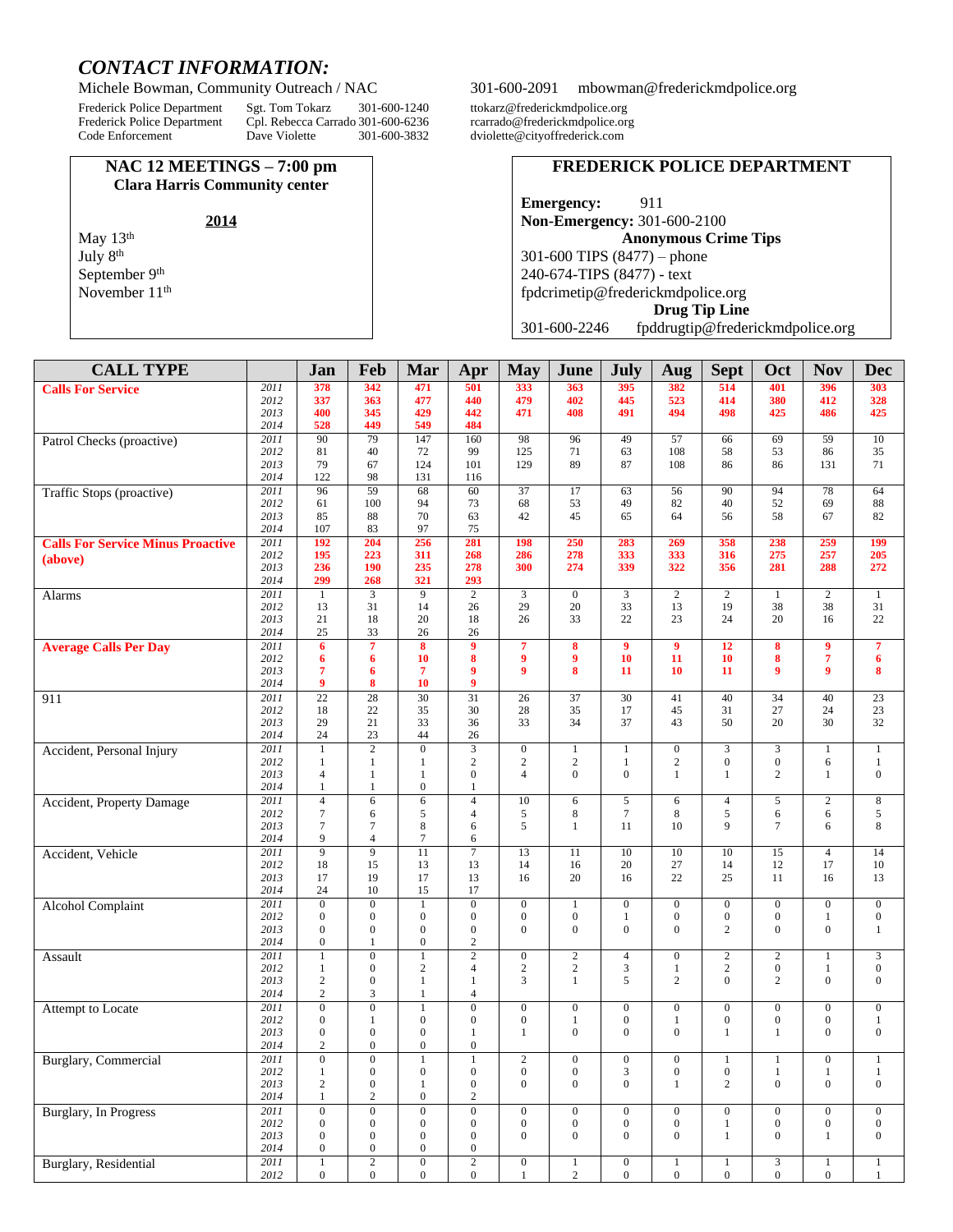|                                      | 2013         | $\boldsymbol{0}$                     | $\mathbf{0}$                 | $\boldsymbol{0}$               | $\overline{4}$                       | $\mathbf{1}$                     | $\boldsymbol{0}$                     | $\mathbf{0}$                   | $\mathbf{0}$                     | $\mathbf{0}$                         | $\mathbf{0}$                 | $\mathbf{0}$                         | $\boldsymbol{0}$                 |
|--------------------------------------|--------------|--------------------------------------|------------------------------|--------------------------------|--------------------------------------|----------------------------------|--------------------------------------|--------------------------------|----------------------------------|--------------------------------------|------------------------------|--------------------------------------|----------------------------------|
|                                      | 2014         | $\mathbf{0}$                         | $\mathbf{0}$                 | $\boldsymbol{0}$               | $\overline{0}$                       |                                  |                                      |                                |                                  |                                      |                              |                                      |                                  |
| Destruction of Property              | 2011         | 6                                    | $\mathbf{0}$                 | 6                              | $\overline{4}$                       | $\overline{4}$                   | $\overline{\mathcal{L}}$             | 3                              | $\overline{4}$                   | $\mathfrak{Z}$                       | $\overline{4}$               | $\sqrt{2}$                           | $\mathbf{1}$                     |
|                                      | 2012         | $\boldsymbol{0}$                     | $\mathbf{0}$                 | $\mathbf{2}$                   | $\mathbf{2}$                         | $\sqrt{5}$                       | $\,1$                                | $\sqrt{2}$                     | $\overline{\mathbf{4}}$          | $\mathbf{1}$                         | $\mathfrak{Z}$               | $\sqrt{2}$                           | $\sqrt{2}$                       |
|                                      | 2013         | 1                                    | -1                           | 4                              | $\mathbf{0}$                         | $\boldsymbol{0}$                 | 3                                    | 10                             | 6                                | $\mathbf{0}$                         | 2                            | $\mathbf{1}$                         | $\sqrt{2}$                       |
|                                      | 2014         | 3                                    | $\mathbf{0}$                 | $\overline{c}$                 | $\overline{4}$                       |                                  |                                      |                                |                                  |                                      |                              |                                      |                                  |
| <b>Discharging Firearm</b>           | 2011         | $\mathbf{0}$                         | $\overline{0}$               | $\overline{0}$                 |                                      | $\mathbf{1}$                     | $\boldsymbol{0}$                     | $\boldsymbol{0}$               | $\mathbf{1}$                     | $\mathbf{1}$                         | $\boldsymbol{0}$             | $\overline{0}$                       | $\mathbf{1}$                     |
|                                      | 2012         | $\boldsymbol{0}$                     | $\mathbf{0}$                 | $\boldsymbol{0}$               | $\boldsymbol{0}$                     | $\boldsymbol{0}$                 | $\boldsymbol{0}$                     | $\mathbf{1}$                   | $\boldsymbol{0}$                 | $\mathbf{1}$                         | $\mathbf{0}$                 | $\sqrt{2}$                           | $\boldsymbol{0}$                 |
|                                      | 2013         | $\boldsymbol{0}$                     | $\mathbf{0}$                 | $\boldsymbol{2}$               | 1                                    | $\mathbf{0}$                     | $\boldsymbol{0}$                     | $\mathbf{1}$                   | $\overline{c}$                   | $\mathbf{0}$                         | $\overline{0}$               | $\mathbf{0}$                         | $\mathbf{1}$                     |
|                                      | 2014         | 1                                    | $\mathbf{0}$                 | $\boldsymbol{0}$               | 1                                    |                                  |                                      |                                |                                  |                                      |                              |                                      |                                  |
| Disorderly Conduct/Disturbance/      | 2011         | $\overline{0}$                       | $\mathbf{1}$                 | $\boldsymbol{0}$               | $\overline{0}$                       | $\mathbf{0}$                     | $\sqrt{2}$                           | 3                              | $\sqrt{2}$                       | $\mathfrak z$                        | $\mathbf{0}$                 | $\mathfrak{Z}$                       | $\sqrt{2}$                       |
| Fights                               | 2012         | $\boldsymbol{0}$                     | $\mathbf{0}$                 | 3                              | $\boldsymbol{0}$                     | $\mathbf{2}$                     | $\boldsymbol{0}$                     | $\boldsymbol{0}$               | $\mathbf{1}$                     | $\sqrt{2}$                           | $\overline{c}$               | $\boldsymbol{0}$                     | $\boldsymbol{0}$                 |
|                                      | 2013         | 1                                    | $\mathbf{0}$                 | $\boldsymbol{0}$               | $\mathbf{1}$                         | $\mathbf{1}$                     | $\overline{4}$                       | $\overline{2}$                 | $\overline{4}$                   | $\mathbf{1}$                         | 1                            | $\mathbf{1}$                         | $\mathbf{1}$                     |
|                                      | 2014         | $\mathbf{0}$                         | $\boldsymbol{0}$             | $\boldsymbol{0}$               | 1                                    |                                  |                                      |                                |                                  |                                      |                              |                                      |                                  |
| Domestic Assault/Dispute             | 2011         | $\overline{0}$                       | $\overline{1}$               | $\mathbf{1}$                   | $\mathbf{1}$                         | $\overline{0}$                   | $\mathbf{1}$                         | $\boldsymbol{2}$               | $\boldsymbol{0}$                 | $\mathbf{1}$                         | $\mathbf{0}$                 | $\overline{0}$                       | $\overline{0}$                   |
|                                      | 2012         | $\mathbf{1}$                         | 2                            | $\boldsymbol{0}$               | $\boldsymbol{0}$                     | $\boldsymbol{0}$                 | $\boldsymbol{0}$                     | $\overline{c}$                 | $\mathbf{1}$                     | $\boldsymbol{0}$                     | $\mathbf{0}$                 | $\mathbf{1}$                         | $\boldsymbol{0}$                 |
|                                      | 2013         | 1                                    | $\mathbf{0}$                 | $\boldsymbol{0}$               | 1                                    | $\mathbf{1}$                     | $\mathbf{0}$                         | $\overline{2}$                 | $\mathbf{0}$                     | $\mathbf{1}$                         | $\overline{0}$               | $\mathbf{0}$                         | $\boldsymbol{0}$                 |
|                                      | 2014         | 1                                    | $\mathbf{0}$                 | $\boldsymbol{0}$               | $\boldsymbol{0}$                     |                                  |                                      |                                |                                  |                                      |                              |                                      |                                  |
| Drug Complaint                       | 2011         | $\overline{0}$                       | $\overline{0}$               | $\mathbf{1}$                   | $\overline{0}$                       | $\mathbf{0}$                     | $\mathbf{0}$                         | $\mathbf{0}$                   | $\mathbf{0}$                     | $\mathbf{1}$                         | $\mathbf{0}$                 | $\mathbf{0}$                         | $\mathbf{0}$                     |
|                                      | 2012         | $\boldsymbol{0}$                     | $\mathbf{0}$                 | $\mathbf{1}$                   | 1                                    | $\boldsymbol{0}$                 | $\boldsymbol{0}$                     | $\boldsymbol{0}$               | $\mathbf{0}$                     | $\boldsymbol{0}$                     | 1                            | $\mathbf{1}$                         | $\boldsymbol{0}$                 |
|                                      | 2013         | 1                                    | $\mathbf{0}$                 | $\boldsymbol{0}$               | 1                                    | $\boldsymbol{0}$                 | $\overline{c}$                       | $\overline{0}$                 | $\mathbf{0}$                     | $\mathbf{0}$                         | $\mathbf{0}$                 | $\boldsymbol{0}$                     | $\mathbf{1}$                     |
|                                      | 2014         | $\boldsymbol{0}$                     | $\mathbf{0}$                 | 1                              | $\boldsymbol{0}$                     |                                  |                                      |                                |                                  |                                      |                              |                                      |                                  |
| Fraud                                | 2011         | $\mathbf{0}$                         | $\overline{0}$               | $\overline{0}$                 | $\boldsymbol{0}$                     | $\mathbf{0}$                     | $\mathbf{1}$                         | $\mathbf{0}$                   | 3                                | $\sqrt{2}$                           | $\mathbf{0}$                 | $\mathbf{0}$                         | $\overline{c}$                   |
|                                      | 2012         | $\overline{0}$                       | $\mathbf{1}$                 | $\boldsymbol{0}$               | $\sqrt{2}$                           | $\mathbf{0}$                     | $\boldsymbol{0}$                     | $\mathbf{0}$                   | $\,1$                            | $\mathbf{1}$                         | $\mathbf{0}$                 | $\mathbf{1}$                         | $\boldsymbol{0}$                 |
|                                      | 2013         | $\overline{4}$                       | $\mathbf{0}$                 | 1                              | $\boldsymbol{0}$                     | $\mathbf{0}$                     | $\overline{c}$                       | 1                              | $\mathbf{0}$                     | $\overline{0}$                       | $\overline{0}$               | $\overline{c}$                       | $\boldsymbol{0}$                 |
|                                      | 2014         | $\boldsymbol{0}$                     | $\mathbf{1}$                 | 4                              | $\boldsymbol{0}$                     |                                  |                                      |                                |                                  |                                      |                              |                                      |                                  |
| Graffiti                             | 2011         | $\mathbf{0}$                         | $\overline{0}$               | $\overline{2}$                 | $\mathbf{1}$                         | $\mathbf{0}$                     | $\boldsymbol{0}$                     | $\mathbf{0}$                   | $\overline{3}$                   | $\boldsymbol{0}$                     | $\overline{c}$               | $\overline{0}$                       | $\mathbf{0}$                     |
|                                      | 2012         | $\boldsymbol{0}$                     | $\mathbf{0}$                 | $\mathbf{2}$                   | $\mathfrak{Z}$                       | $\mathbf{1}$                     | $\boldsymbol{0}$                     | $\boldsymbol{0}$               | $\mathbf{1}$                     | $\boldsymbol{0}$                     | $\mathbf{0}$                 | $\mathbf{1}$                         | $\boldsymbol{0}$                 |
|                                      | 2013         | $\mathbf{0}$                         | $\mathbf{0}$                 | $\boldsymbol{0}$               | $\mathbf{2}$                         | $\boldsymbol{0}$                 | $\mathbf{1}$                         | $\boldsymbol{0}$               | $\mathbf{1}$                     | $\boldsymbol{0}$                     | $\mathbf{0}$                 | $\mathbf{0}$                         | $\boldsymbol{0}$                 |
|                                      | 2014         | $\overline{0}$                       | $\mathbf{0}$                 | $\mathbf{1}$                   | $\mathbf{1}$                         |                                  |                                      |                                |                                  |                                      |                              |                                      |                                  |
| Harassment                           | 2011         | $\overline{0}$                       | $\mathbf{0}$                 | $\boldsymbol{0}$               | $\boldsymbol{0}$                     | $\mathbf{0}$                     | $\boldsymbol{0}$                     | $\boldsymbol{0}$               | $\mathbf{0}$                     | 1                                    | $\mathbf{0}$                 | $\boldsymbol{0}$                     | $\boldsymbol{0}$                 |
|                                      | 2012         | $\overline{0}$                       | $\mathbf{1}$<br>$\mathbf{0}$ | $\boldsymbol{0}$               | $\boldsymbol{0}$<br>$\boldsymbol{0}$ | $\boldsymbol{0}$<br>$\mathbf{0}$ | $\boldsymbol{0}$<br>$\boldsymbol{0}$ | $\mathbf{1}$<br>$\mathbf{1}$   | $\mathbf{1}$<br>$\mathbf{0}$     | $\boldsymbol{0}$<br>$\overline{0}$   | $\mathbf{0}$<br>$\mathbf{0}$ | $\boldsymbol{0}$<br>$\boldsymbol{0}$ | $\boldsymbol{0}$<br>$\mathbf{1}$ |
|                                      | 2013<br>2014 | 1<br>$\mathbf{0}$                    | $\boldsymbol{0}$             | 1<br>$\boldsymbol{0}$          | $\boldsymbol{0}$                     |                                  |                                      |                                |                                  |                                      |                              |                                      |                                  |
|                                      | 2011         | $\overline{2}$                       | $\overline{5}$               | $\overline{2}$                 | $\mathbf{1}$                         | $\overline{4}$                   |                                      | 3                              | $\overline{4}$                   |                                      | $\mathbf{2}$                 | $\overline{\mathbf{3}}$              | $\sqrt{5}$                       |
| Hit and Run, Personal Injury         | 2012         | 5                                    | $\mathfrak{Z}$               | $\mathbf{1}$                   | 1                                    | $\boldsymbol{0}$                 | $\overline{4}$<br>$\mathbf{1}$       | $\overline{4}$                 | $\overline{4}$                   | $\sqrt{5}$<br>5                      | 3                            | $\sqrt{2}$                           | 3                                |
| /Property Damage                     | 2013         | $\mathbf{1}$                         | 3                            | 3                              | $\overline{c}$                       | $\mathbf{2}$                     | $\boldsymbol{0}$                     | $\mathbf{0}$                   | 5                                | 5                                    | 2                            | 2                                    | $\mathbf{1}$                     |
|                                      | 2014         | 6                                    | 1                            | $\mathbf{0}$                   | 3                                    |                                  |                                      |                                |                                  |                                      |                              |                                      |                                  |
| Juvenile Complaints                  | 2011         | $\mathbf{1}$                         | $\overline{4}$               | $\overline{4}$                 | $\overline{7}$                       | $\overline{4}$                   | $\mathfrak{Z}$                       | 6                              | 3                                | $\sqrt{5}$                           | $\overline{0}$               | 5                                    | $\mathbf{1}$                     |
|                                      | 2012         | 1                                    | $\overline{4}$               | 3                              | 8                                    | 5                                | 5                                    | 5                              | 3                                | $\tau$                               | $\mathbf{2}$                 | $\mathbf{1}$                         | $\mathbf{1}$                     |
|                                      | 2013         | $\overline{4}$                       | $\mathbf{1}$                 | 3                              | $\overline{4}$                       | $\mathbf{1}$                     | $\overline{4}$                       | 5                              | $\overline{4}$                   | 6                                    | 9                            | 3                                    | 3                                |
|                                      | 2014         | 1                                    | 1                            | 3                              | 3                                    |                                  |                                      |                                |                                  |                                      |                              |                                      |                                  |
| Misc. Calls (funeral escorts, noise, | 2011         | 26                                   | 31                           | $\overline{35}$                | 31                                   | $\overline{25}$                  | $\overline{25}$                      | $\overline{35}$                | 26                               | 40                                   | 28                           | 36                                   | $\overline{22}$                  |
|                                      | 2012         | 16                                   | 20                           | 27                             | 18                                   | 27                               | 16                                   | 17                             | 24                               | 28                                   | 19                           | 18                                   | 12                               |
| open doors, animal, etc.)            | 2013         | 15                                   | 15                           | 16                             | 25                                   | 26                               | 18                                   | 30                             | 26                               | 23                                   | 24                           | 20                                   | 19                               |
|                                      | 2014         | 22                                   | 19                           | 19                             | 24                                   |                                  |                                      |                                |                                  |                                      |                              |                                      |                                  |
| Noise Complaint                      | 2011         | $\mathbf{0}$                         | $\overline{0}$               | $\overline{0}$                 | $\overline{0}$                       | $\mathbf{0}$                     | $\boldsymbol{0}$                     | $\mathbf{0}$                   | $\boldsymbol{0}$                 | $\boldsymbol{0}$                     | $\mathbf{0}$                 | $\boldsymbol{0}$                     | $\boldsymbol{0}$                 |
|                                      | 2012         | $\boldsymbol{0}$                     | $\mathbf{0}$                 | $\boldsymbol{0}$               | $\boldsymbol{0}$                     | $\boldsymbol{0}$                 | $\boldsymbol{0}$                     | $\boldsymbol{0}$               | $\boldsymbol{0}$                 | $\boldsymbol{0}$                     | $\mathbf{0}$                 | $\mathbf{0}$                         | $\boldsymbol{0}$                 |
|                                      | 2013         | $\overline{0}$                       | $\mathbf{0}$                 | $\boldsymbol{0}$               | $\overline{0}$                       | $\mathbf{0}$                     | $\mathbf{0}$                         | $\overline{0}$                 | $\mathbf{0}$                     | $\overline{0}$                       | $\mathbf{0}$                 | $\mathbf{0}$                         | $\boldsymbol{0}$                 |
|                                      | 2014         | $\boldsymbol{0}$                     | $\mathbf{0}$                 | $\boldsymbol{0}$               | $\boldsymbol{0}$                     |                                  |                                      |                                |                                  |                                      |                              |                                      |                                  |
| <b>Parking Complaint</b>             | 2011         | $\boldsymbol{0}$                     | $\mathbf{0}$                 | $\mathbf{1}$                   | $\boldsymbol{0}$                     | 1                                | $\boldsymbol{0}$                     | 1                              | $\mathbf{0}$                     | $\boldsymbol{0}$                     | $\boldsymbol{0}$             | $\boldsymbol{0}$                     | $\mathbf{1}$                     |
|                                      | 2012         | $\boldsymbol{0}$                     | $\mathbf{0}$                 | $\boldsymbol{2}$               | $\boldsymbol{0}$                     | $\boldsymbol{0}$                 | $\boldsymbol{0}$                     | $\boldsymbol{0}$               | $\boldsymbol{0}$                 | $\mathbf{1}$                         | $\mathbf{0}$                 | $\boldsymbol{0}$                     | $\boldsymbol{0}$                 |
|                                      | 2013         | $\mathbf{0}$                         | $\mathbf{0}$                 | $\mathbf{1}$                   | $\mathbf{0}$                         | $\mathbf{0}$                     | $\mathbf{0}$                         | $\mathbf{1}$                   | 1                                | $\overline{0}$                       | $\overline{0}$               | $\mathbf{0}$                         | $\mathbf{1}$                     |
|                                      | 2014         | $\Omega$                             | $\mathbf{1}$                 | $\overline{0}$                 | 1                                    |                                  |                                      |                                |                                  |                                      |                              |                                      |                                  |
| Robbery, Armed                       | 2011         | $\boldsymbol{0}$                     | $\boldsymbol{0}$             | $\boldsymbol{0}$               | $\bf{0}$                             | $\boldsymbol{0}$                 | 1                                    | $\boldsymbol{0}$               | $\mathbf{0}$                     | $\boldsymbol{0}$                     | $\boldsymbol{0}$             | $\boldsymbol{0}$                     | $\boldsymbol{0}$                 |
|                                      | 2012         | $\mathbf{0}$                         | $\mathbf{1}$                 | $\boldsymbol{0}$               | $\boldsymbol{0}$                     | $\boldsymbol{0}$                 | $\boldsymbol{0}$                     | $\boldsymbol{0}$               | $\boldsymbol{0}$                 | $\boldsymbol{0}$                     | $\mathbf{0}$                 | $\boldsymbol{0}$                     | $\boldsymbol{0}$                 |
|                                      | 2013         | $\overline{0}$                       | $\mathbf{0}$                 | $\boldsymbol{0}$               | $\mathbf{0}$                         | $\mathbf{0}$                     | $\overline{0}$                       | $\overline{0}$                 | $\mathbf{0}$                     | $\overline{0}$                       | $\Omega$                     | $\mathbf{0}$                         | $\mathbf{1}$                     |
|                                      | 2014         | $\mathbf{1}$                         | $\mathbf{0}$                 | $\boldsymbol{0}$               | $\boldsymbol{0}$                     |                                  |                                      |                                |                                  |                                      |                              |                                      |                                  |
| Robbery In Progress / Occurred       | 2011         | $\boldsymbol{0}$                     | $\boldsymbol{0}$             | $\boldsymbol{0}$               | $\boldsymbol{0}$                     | $\boldsymbol{0}$                 | $\boldsymbol{0}$                     | $\boldsymbol{0}$               | $\boldsymbol{0}$                 | $\boldsymbol{0}$                     | $\mathbf{0}$                 | $\mathbf{0}$                         | $\boldsymbol{0}$                 |
| Earlier                              | 2012         | $\boldsymbol{0}$                     | 1                            | $\boldsymbol{0}$               | $\boldsymbol{0}$                     | $\boldsymbol{0}$                 | $\boldsymbol{0}$                     | $\mathbf{1}$                   | $\boldsymbol{0}$                 | $\boldsymbol{0}$                     | $\mathbf{0}$                 | $\boldsymbol{0}$                     | $\mathbf{1}$                     |
|                                      | 2013         | $\boldsymbol{0}$                     | $\sqrt{2}$                   | $\boldsymbol{0}$               | $\boldsymbol{0}$                     | $\mathbf{0}$                     | $\boldsymbol{0}$                     | $\mathbf{1}$                   | $\mathbf{1}$                     | $\boldsymbol{0}$                     | $\mathbf{0}$                 | $\mathbf{1}$                         | $\mathbf{1}$                     |
|                                      | 2014         | $\boldsymbol{0}$                     | $\mathbf{0}$                 | $\mathbf{0}$                   | $\boldsymbol{0}$                     |                                  |                                      |                                |                                  |                                      |                              |                                      |                                  |
| Robbery, Strong Arm                  | 2011         | $\mathbf{0}$                         | $\mathbf{0}$                 | $\boldsymbol{0}$               | $\boldsymbol{0}$                     | $\mathbf{0}$                     | $\boldsymbol{0}$                     | $\mathbf{1}$                   | $\boldsymbol{0}$                 | $\boldsymbol{0}$                     | $\mathbf{0}$                 | $\mathbf{0}$                         | $\boldsymbol{0}$                 |
|                                      | 2012         | $\boldsymbol{0}$                     | $\mathbf{0}$                 | $\boldsymbol{0}$               | $\boldsymbol{0}$                     | $\mathbf 0$                      | $\boldsymbol{0}$                     | $\boldsymbol{0}$               | $\boldsymbol{0}$                 | $\mathbf{1}$                         | $\mathbf{0}$                 | $\boldsymbol{0}$                     | $\boldsymbol{0}$                 |
|                                      | 2013         | $\boldsymbol{0}$                     | $\mathbf{0}$                 | $\boldsymbol{0}$               | $\boldsymbol{0}$                     | $\mathbf{0}$                     | $\boldsymbol{0}$                     | $\boldsymbol{0}$               | $\mathbf{0}$                     | $\boldsymbol{0}$                     | $\overline{0}$               | $\boldsymbol{0}$                     | $\boldsymbol{0}$                 |
|                                      | 2014         | $\mathbf{0}$                         | $\boldsymbol{0}$             | $\boldsymbol{0}$               | $\boldsymbol{0}$                     |                                  |                                      |                                |                                  |                                      |                              |                                      |                                  |
| Sex Offense/Rape                     | 2011         | $\mathbf{0}$                         | $\overline{0}$               | $\overline{0}$                 | $\boldsymbol{0}$                     | $\overline{0}$                   | $\mathbf{1}$                         | $\boldsymbol{0}$               | $\mathbf{1}$                     | $\boldsymbol{0}$                     | $\mathbf{0}$                 | $\overline{0}$                       | $\mathbf{0}$                     |
|                                      | 2012<br>2013 | $\boldsymbol{0}$<br>$\boldsymbol{0}$ | $\mathbf{0}$<br>$\mathbf{0}$ | $\boldsymbol{0}$<br>$\sqrt{2}$ | $\boldsymbol{0}$<br>$\boldsymbol{0}$ | $\boldsymbol{0}$<br>$\mathbf{0}$ | $\boldsymbol{0}$<br>$\boldsymbol{0}$ | $\mathbf{1}$<br>$\overline{2}$ | $\boldsymbol{0}$<br>$\mathbf{0}$ | $\boldsymbol{0}$<br>$\boldsymbol{0}$ | 1<br>$\mathbf{0}$            | $\sqrt{2}$<br>$\mathbf{1}$           | $\overline{0}$<br>$\overline{0}$ |
|                                      | 2014         | 1                                    | $\boldsymbol{0}$             | $\boldsymbol{0}$               | $\boldsymbol{0}$                     |                                  |                                      |                                |                                  |                                      |                              |                                      |                                  |
|                                      | 2011         | $\mathbf{0}$                         | $\mathbf{0}$                 | $\boldsymbol{0}$               | $\boldsymbol{0}$                     | $\boldsymbol{0}$                 | $\mathbf{1}$                         | $\mathbf{0}$                   | $\boldsymbol{0}$                 | $\boldsymbol{0}$                     | $\mathbf{0}$                 | $\mathbf{0}$                         | $\boldsymbol{0}$                 |
| Shooting                             | 2012         | $\boldsymbol{0}$                     | $\mathbf{0}$                 | $\boldsymbol{0}$               | $\boldsymbol{0}$                     | $\boldsymbol{0}$                 | $\boldsymbol{0}$                     | 1                              | $\mathbf{0}$                     | $\boldsymbol{0}$                     | $\boldsymbol{0}$             | $\boldsymbol{0}$                     | $\boldsymbol{0}$                 |
|                                      | 2013         | $\mathbf{0}$                         | $\mathbf{0}$                 | $\boldsymbol{0}$               | $\boldsymbol{0}$                     | $\mathbf{0}$                     | $\boldsymbol{0}$                     | $\mathbf{0}$                   | $\boldsymbol{0}$                 | $\boldsymbol{0}$                     | $\overline{0}$               | $\mathbf{0}$                         | $\boldsymbol{0}$                 |
|                                      | 2014         | $\boldsymbol{0}$                     | $\boldsymbol{0}$             | $\boldsymbol{0}$               | $\boldsymbol{0}$                     |                                  |                                      |                                |                                  |                                      |                              |                                      |                                  |
| Suspicious Activity/                 | 2011         | 16                                   | $\overline{18}$              | $\overline{27}$                | $\overline{23}$                      | $\overline{19}$                  | $\overline{3}$                       | $\overline{37}$                | $\overline{30}$                  | $\overline{30}$                      | $\overline{22}$              | $\overline{22}$                      | $\overline{19}$                  |
|                                      | 2012         | 13                                   | 22                           | 41                             | 23                                   | 33                               | $25\,$                               | 29                             | 39                               | 32                                   | 25                           | 20                                   | $21\,$                           |
| Person/Situation/Vehicle             | 2013         | 21                                   | 16                           | 25                             | 30                                   | 29                               | 29                                   | 32                             | 24                               | 16                                   | 20                           | 25                                   | 21                               |
|                                      | 2014         | 33                                   | 19                           | $28\,$                         | 16                                   |                                  |                                      |                                |                                  |                                      |                              |                                      |                                  |
| Theft/Stolen/Shoplifting             | 2011         | $\sqrt{6}$                           | $\overline{3}$               | $\overline{4}$                 | $\overline{3}$                       | $\overline{4}$                   | 6                                    | 12                             | 8                                | 11                                   | $\overline{4}$               | 9                                    | $\overline{2}$                   |
|                                      | 2012         | $\overline{4}$                       | $\sqrt{2}$                   | 8                              | 5                                    | 6                                | 8                                    | 3                              | 6                                | 6                                    | 5                            | 3                                    | $\overline{4}$                   |
|                                      | 2013         | $\sqrt{2}$                           | $\sqrt{5}$                   | 6                              | $\tau$                               | 5                                | 6                                    | 6                              | $\tau$                           | 5                                    | $\mathbf{0}$                 | $\mathfrak{S}$                       | $\mathbf{2}$                     |
|                                      | 2014         | $\overline{c}$                       | 6                            | $\boldsymbol{2}$               | $\tau$                               |                                  |                                      |                                |                                  |                                      |                              |                                      |                                  |
| Vehicle Theft                        | 2011         | $\mathbf{0}$                         | $\mathbf{1}$                 | $\overline{0}$                 | $\mathbf{1}$                         | $\boldsymbol{0}$                 | $\boldsymbol{0}$                     | $\mathbf{1}$                   | $\mathbf{0}$                     | $\boldsymbol{0}$                     | 1                            | $\boldsymbol{0}$                     | 1                                |
|                                      | 2012         | $\boldsymbol{0}$                     | $\mathbf{0}$                 | $\boldsymbol{0}$               | $\boldsymbol{0}$                     | $\boldsymbol{0}$                 | $\sqrt{2}$                           | $\boldsymbol{0}$               | $\mathbf{1}$                     | $\boldsymbol{0}$                     | $\boldsymbol{0}$             | $\boldsymbol{0}$                     | $\boldsymbol{0}$                 |
|                                      | 2013         | $\boldsymbol{0}$                     | $\mathbf{0}$                 | $\boldsymbol{0}$               | $\boldsymbol{0}$                     | $\mathbf{1}$                     | $\boldsymbol{0}$                     | $\mathbf{1}$                   | $\mathbf{1}$                     | $\mathbf{1}$                         | $\mathbf{0}$                 | $\mathbf{0}$                         | $\overline{0}$                   |
|                                      | 2014         | $\boldsymbol{0}$                     | $\boldsymbol{0}$             | $\mathbf{1}$                   | $\boldsymbol{0}$                     |                                  |                                      |                                |                                  |                                      |                              |                                      |                                  |
| <b>Weapon Complaint</b>              | 2011         | $\boldsymbol{0}$                     | $\overline{0}$               | $\mathbf{1}$                   | $\boldsymbol{0}$                     | $\boldsymbol{0}$                 | $\boldsymbol{0}$                     | $\boldsymbol{0}$               | $\overline{0}$                   | $\mathbf{1}$                         | $\mathbf{1}$                 | $\boldsymbol{0}$                     | $\overline{0}$                   |
|                                      |              |                                      |                              |                                |                                      |                                  |                                      |                                |                                  |                                      |                              |                                      |                                  |